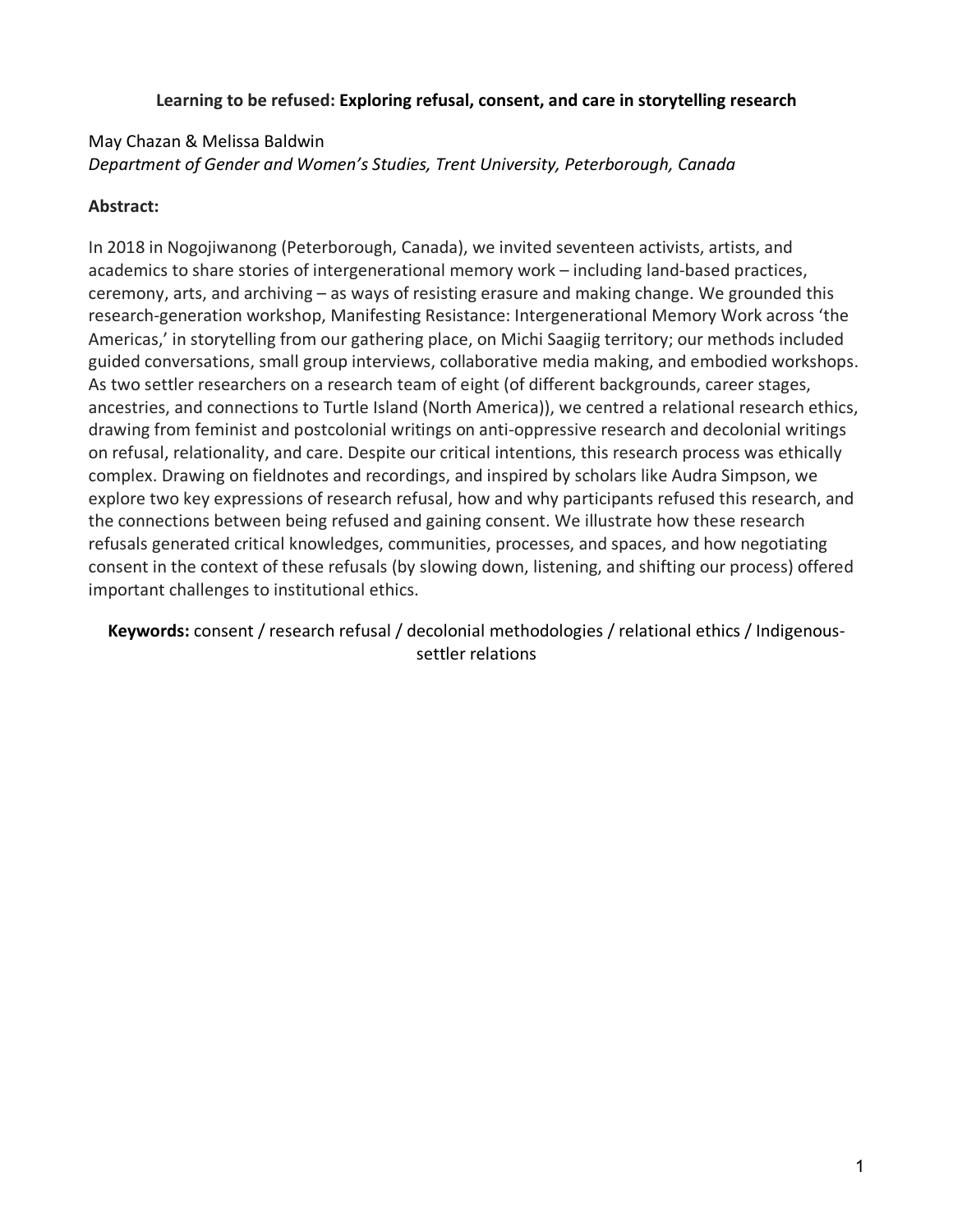#### **Learning to be Refused: Exploring Refusal, Consent and Care in Storytelling Research**

*Alice Olsen Williams: We are subjects of this research…and it's okay, as long as you're honest about it… We just want to have sincere, honest people deal with us. You know? Because we haven't had that.*

*Monique Mojica, in response: No, they come around measuring our skulls and teeth. That wasn't that long ago.*

#### **Introduction**

This paper foregrounds two interrelated expressions of research 'refusal', alluded to in the opening quotations, by older Indigenous women participating in an intergenerational, cross-cultural, digital-storytelling research workshop in Nogojiwanong (Peterborough, Canada) in 2018. Quilt artist Alice Olsen Williams (Anishinaabe, Trout Lake) and performing artist Monique Mojica (Guna and Rappahannock) were invited into this research to share their creative works on resistant memory (see: www.agingactivisms.org/manifestingresistance). Both are prominent artists with extensive experience in community activisms. The authors' relationships with both storytellers preceded the workshop and persist beyond the research.

Writing as settler researchers of different ages and backgrounds,<sup>ii</sup> we focus on the salient ways in which Alice and Monique refused our research process: how they stalled, redirected or declined certain aspects of it while continuing to consent and participate. Following Audra Simpson and Ruha Benjamin,<sup>iii</sup> we explore the complex relationships between refusal and consent within research undertaken in a settler-colonial context and amid violent legacies of colonial research.<sup>iv</sup> In doing so, we build on existing scholarship on relational ethics and ongoing consent that seeks to shift understandings of consent-giving in research away from static and regulatory institutional protocols and towards ongoing, relational, contextual and often collective processes.<sup>v</sup> While scholarship on relational consent has proliferated among Indigenous, feminist and anti-oppressive scholars over the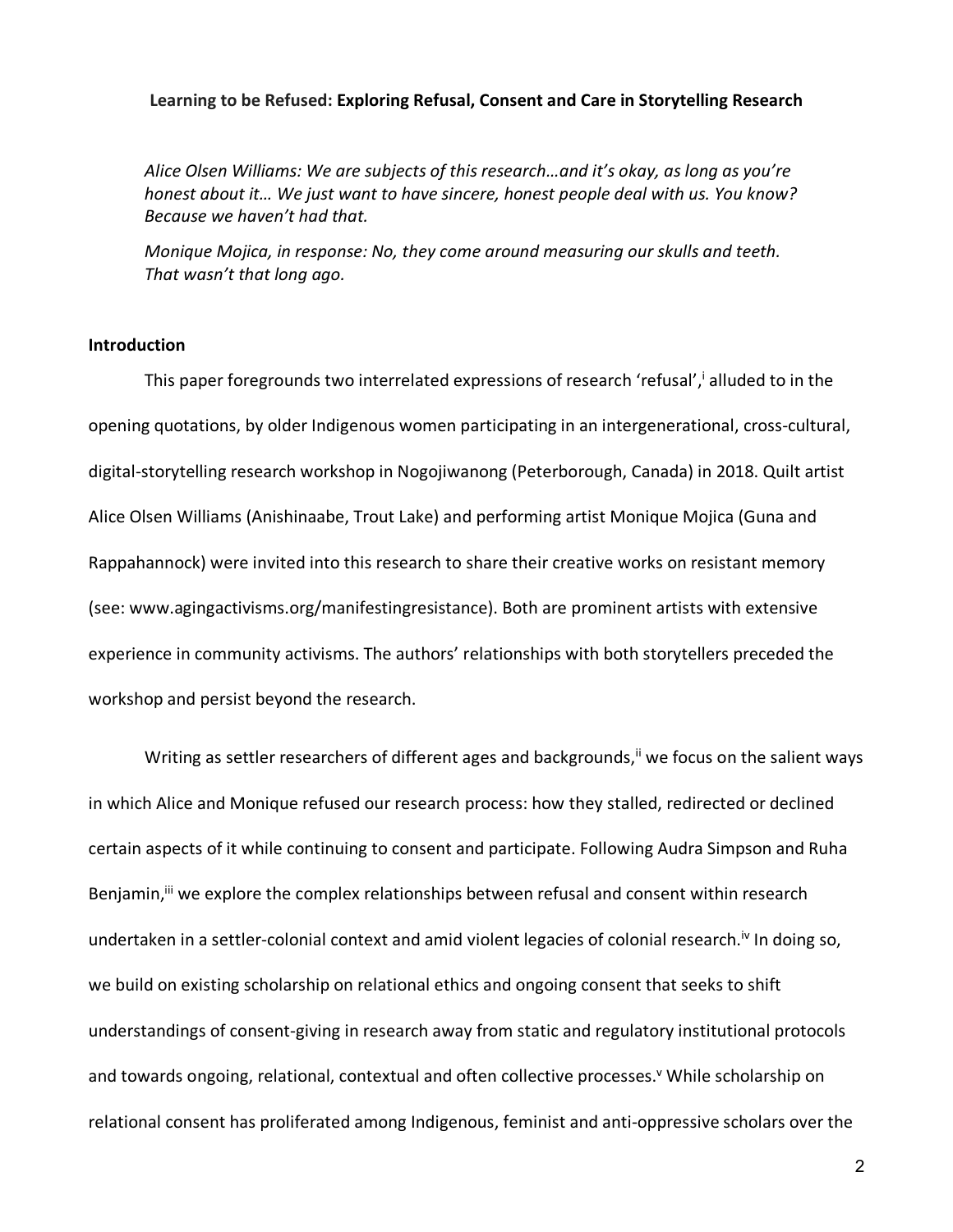past two decades,<sup>vi</sup> this work has rarely engaged with the negotiation of refusal within consensual relationship-making. Thus, we bring this work into conversation with critical writings on research refusal within postcolonial and settler-colonial studies,<sup>vii</sup> and into dialogue with our reflections on our own research encounters.

Simpson laid the groundwork for thinking through refusal in/as research methodology.<sup>viii</sup> As a Mohawk scholar studying the fragmenting impacts of the imposed Canada–United States border on Mohawk communities whose lands and territories it divides, she theorises refusal at two interrelated stances: first, 'Kahnawà:ke Mohawk refusals of Canadian and U.S. state sovereignty, along with their histories of being refused by both governments'; and second, 'as a political and methodological stance presented as an accounting, a cartography, an analytical strategy, and a writing style'.<sup>ix</sup> In explaining the latter, refusal as a political and methodological stance, Simpson details her own refusal to divulge all knowledge shared with her in her research, choosing to sway from conventional academic research-analysis-publication trajectories to instead hold some stories as sacred, away from the gaze of the settler-colonial academy. Simpson's idea that refusal, as a stance, is not necessarily a full stop, is especially pertinent to understanding refusal–consent connections, and thus to our analysis. As she explains, refusal can be theoretically and methodologically generative—closing down certain pathways, but opening others, and thereby leading to new relationships, subjectivities, communities, politics and knowledges.<sup>x</sup> This notion that a refusal stance is more complex than a simple withdrawal seeds our analysis.

We heed Simpson's calls for a more detailed understanding of the ways in which the 'relationship between refusal and consent [become] the point to needle through and then stitch with'.<sup>xi</sup> We also attend to Benjamin's call for more sophisticated analyses of the relationships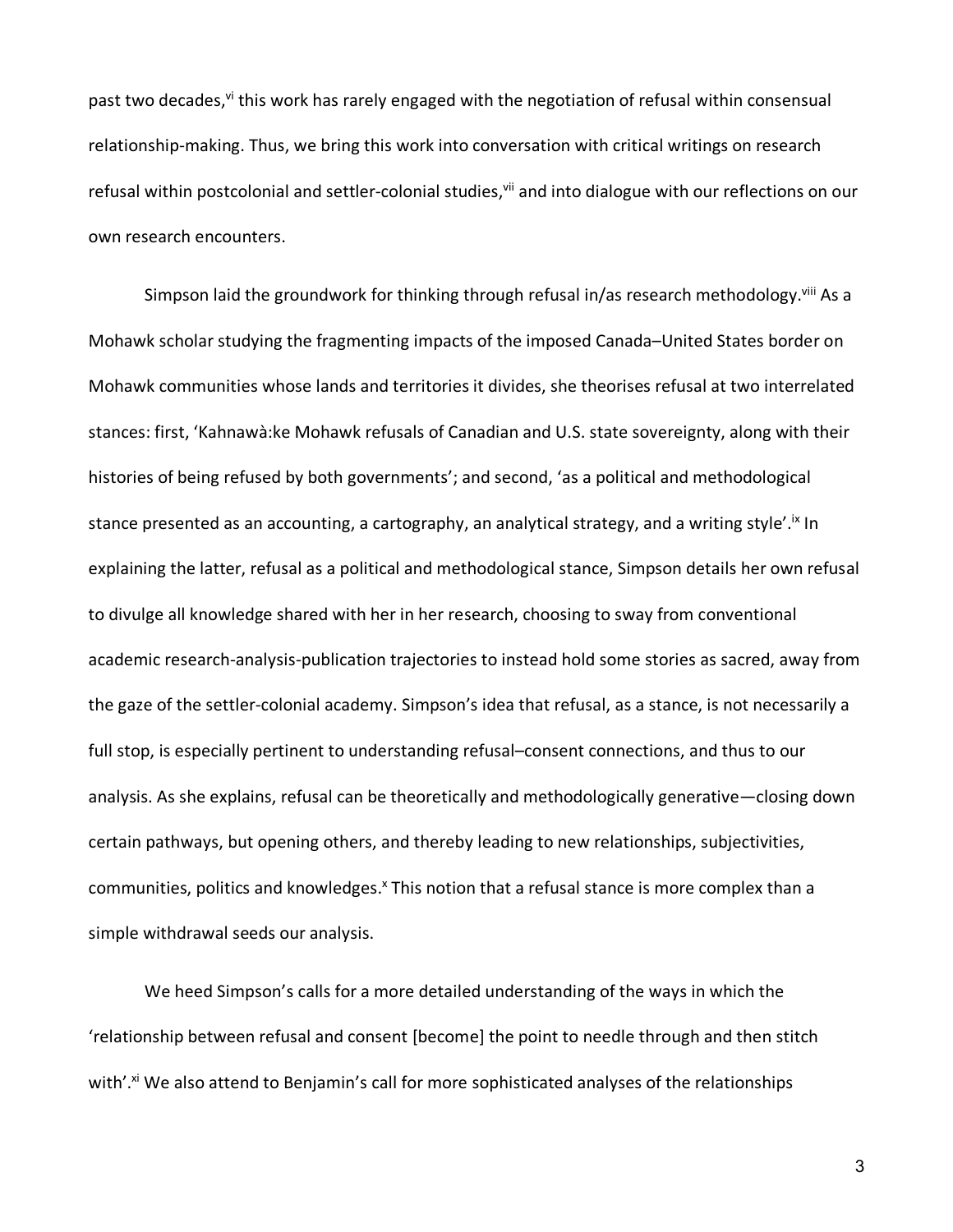between consent, refusal and care, drawing on her idea of 'informed refusal' as part of building more equitable research relationships:

The potential of refusal not only to negate colonial forms of knowledge production but also to create new, more equitable relationships between researchers, subjects, and the state is vital… An informed refusal, in other words, is seeded with a vision of what can and should be, and not only a critique of what is.<sup>xii</sup>

This article offers an analysis of our attempt to navigate certain complex dynamics of refusal and consent within our research project. This four-day digital-storytelling workshop involved seventeen participants interviewing and photographing each other, participating in circle conversations, and engaging in embodied workshops. In the design, we drew on feminist, decolonialxiii and queer approaches to storytelling methodology,  $xiv$  and on participatory media-making practices. $xv$ This meant deliberately questioning how power operated within this workshop.<sup>xvi</sup> Practising ongoing consent throughout, we then undertook this analysis in conversation with both Alice and Monique through thorough post-workshop visits, including incorporating their feedback on early drafts of this paper.<sup>xvii</sup>

While we put much critical intention into this research, the process was riddled with unforeseen tensions, ethical complications and emotional intensity. Alice and Monique trusted in our relationships enough to courageously refuse parts of our research, while choosing not to leave or withdraw from the project. Their refusals responded to ongoing violence: legacies of exploitative research as a tool of colonisation broadly,<sup>xviii</sup> and specific dynamics of colonial erasure and racism within the project. As Eve Tuck and K. Wayne Yang express, 'it is a misconception that by simply building participation into a project…the ethical issues of representation, voice, consumption, and voyeurism are resolved'. xix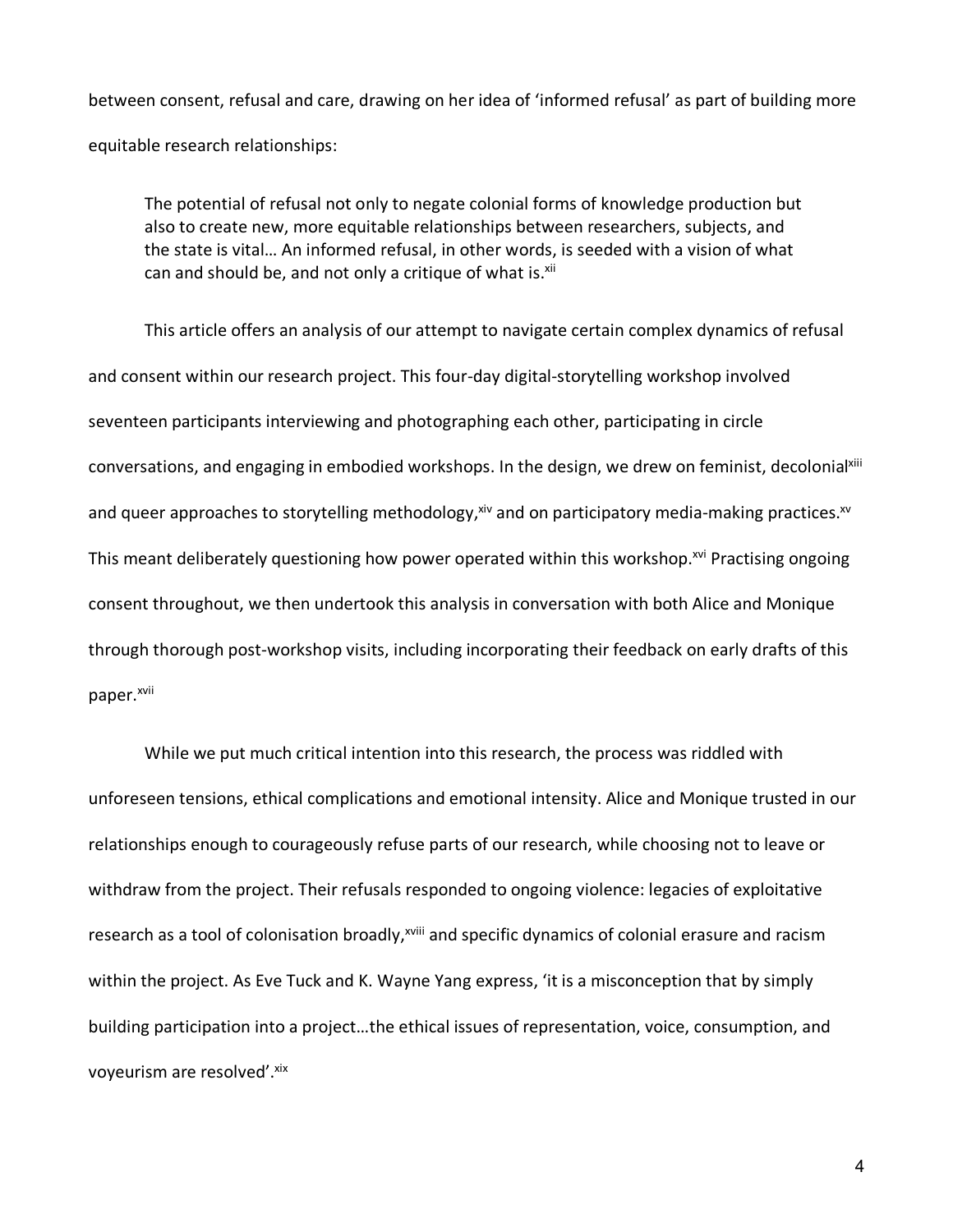We offer this article with humility, as settler researchers still learning to navigate the murky processes of informed refusal and relational consent. We are grateful for what we are learning through our ongoing relationships with Alice and Monique about sowing ethical relationships on colonised Anishinaabe lands.<sup>xx</sup> We do not, however, feel entitled to learn at the expense of their emotional energy, and we understand that their refusals were not intended to teach us. The stances they took were to protect their own integrity, assert their autonomy and minimise emotional harm.

### **Research design and process**

This was a two-year project (2017–19), called *Manifesting Resistance: Intergenerational Memory Work across 'the Americas'*. xxi . We carried out our primary research-generation process, the digital-storytelling workshop introduced above, in March 2018, with a dynamic, intergenerational, cross-cultural group of artists, academics and activists. Funded through the Social Sciences and Humanities Research Council of Canada, we invited participants to share and record their stories of intergenerational memory work as resisting erasure and activating for change. Conceptually, we sought to intervene in and extend dominant notions of what constitutes an archive,<sup>xxii</sup> centring participants whose memory work is rooted in arts, land-based practices, ceremony and oral history. We documented our process through extensive recordings and note taking.

The project was co-designed and co-directed by principal investigator and co-author May Chazan, who holds an academic position in interdisciplinary gender studies and directs a research program on storying intergenerational activisms, and co-investigator Gabriela Aceves-Sepúlveda, who has a background in Latin American art history and holds an academic position in media and technology studies. Six additional researcher-facilitators supported the process, including lead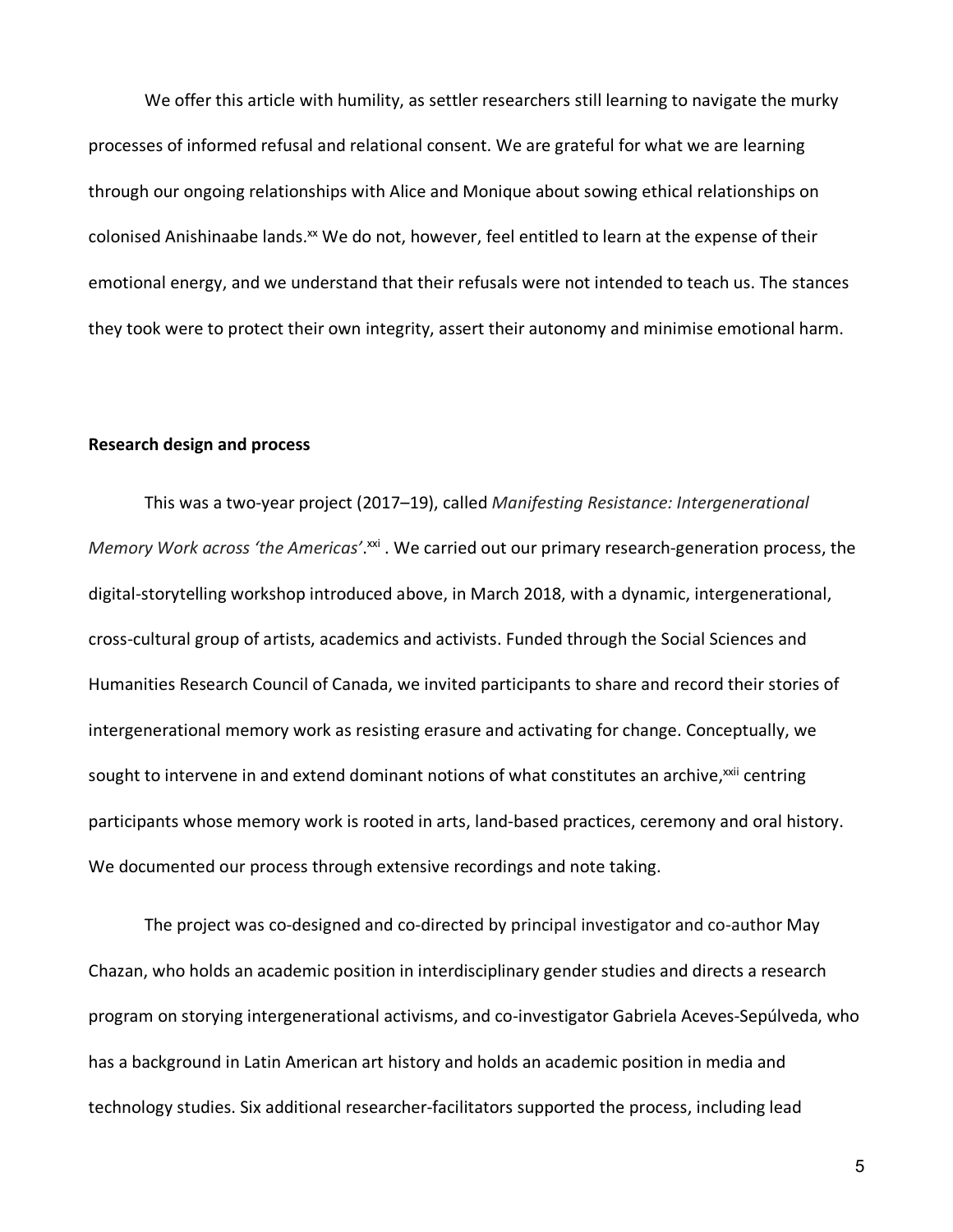research assistant and co-author Melissa Baldwin, who had recently graduated from an interdisciplinary MA in Canadian Studies and Indigenous Studies. As co-authors, we were two among a team of eight researchers of varied ages, backgrounds, ancestries, and connections to Nogojiwanong and Turtle Island (North America). While we acknowledge the contributions of each researcher and participant, especially the co-leadership of Gabriela and the input offered by Alice and Monique, we take full responsibility for the analysis that follows.

Along with our eight-person research team, we invited nine other participants, all through existing relationships, with a view to including diverse forms of memory work across different contexts. Five among the seventeen participants identified as Indigenous to Turtle Island: three of our research team, in addition to Alice and Monique. We did not set out to study Indigenous memory work or Indigenous people exclusively. Still, we believe that it is critical to add our voices to those of other researchers grappling with the ethics of doing research on Indigenous lands, negotiating refusals and working to build consensual relationships.<sup>xxiii</sup>

As mentioned, the workshop drew on critical methodological approaches, $x^{\text{xiv}}$  questioning how power operates within research, and challenging dominant modes of knowledge production within academia.<sup>xxv</sup> For instance, rather than one researcher carrying out separate private interviews, analysing the ensuing 'data' and remaining in control of who has access to the knowledge produced, our process invited all participants to ask the questions, interview, and receive the stories shared by others, thus co-creating knowledge.<sup>xxvi</sup> Relationship-building was also central to this process:<sup>xxvii</sup> many participants expressly stated that their decision to participate was connected to knowing and trusting the researcher who invited them. Extensive relationship-building and discussion of our process among the research team preceded the workshop. Moreover, because the project sought to challenge researcher–researched dynamics,<sup>xxviii</sup> many in the research team participated as both facilitator and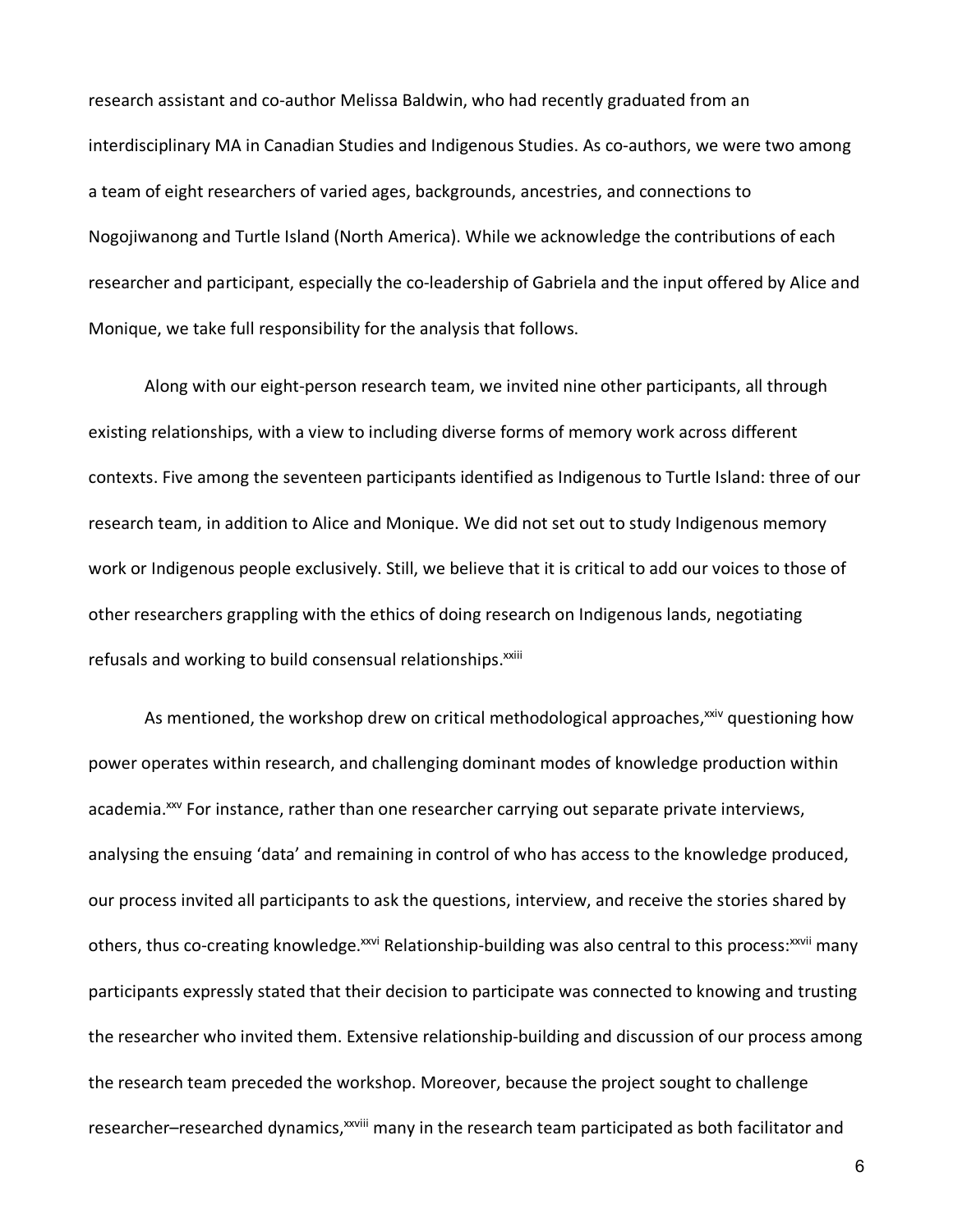storyteller. For May and Melissa, this workshop was building off three methodologically similar workshops we had facilitated over the two previous years (as part of another ongoing project on storying activisms that ran from 2016 to 2020);<sup>xxix</sup> we have also carried the methodological learning from this analysis into our subsequent research workshops.

We opened the workshop with a full day of centring storytelling and memory work from the place in which we gathered—Nogojiwanong, on Michi Saagiig Anishinaabeg territory—inviting additional local guest speakers.<sup>xxx</sup> This offered an opportunity to learn about the territory, Anishinaabek protocols and the resurgent memory work rooted in this place. We moved from this grounding day into two full-group embodied workshops, both led by Indigenous performing artists (of different cultural backgrounds), making space for diverse ways of knowing and story-sharing, and for memory held in bodies, land, space, and ancestral relations. Our intention was to build trust among the group while setting the stage for participants from different contexts to explore such themes in their own work. Given the workshop's themes of erasure and reclamation, we sought to centre Indigenous women's knowledges, practices and memory work throughout. We then invited each participant to tell and record their own story through a combination of full-group circle conversations and smaller-group recording sessions. In the smaller groups, participants (including researchers) interviewed and photographed one another. Following the workshop, research-team members collaborated with each storyteller to turn their materials into digital stories. Most storytellers chose to have these stories accessible online, while others opted to share their stories privately. Notably, we practised ongoing consent with participants: in addition to a signed institutional consent form at the outset, we checked back at each stage in the project about how to proceed, what to share, and when. Participants all received their own copies of their photographs and interview files. Throughout, we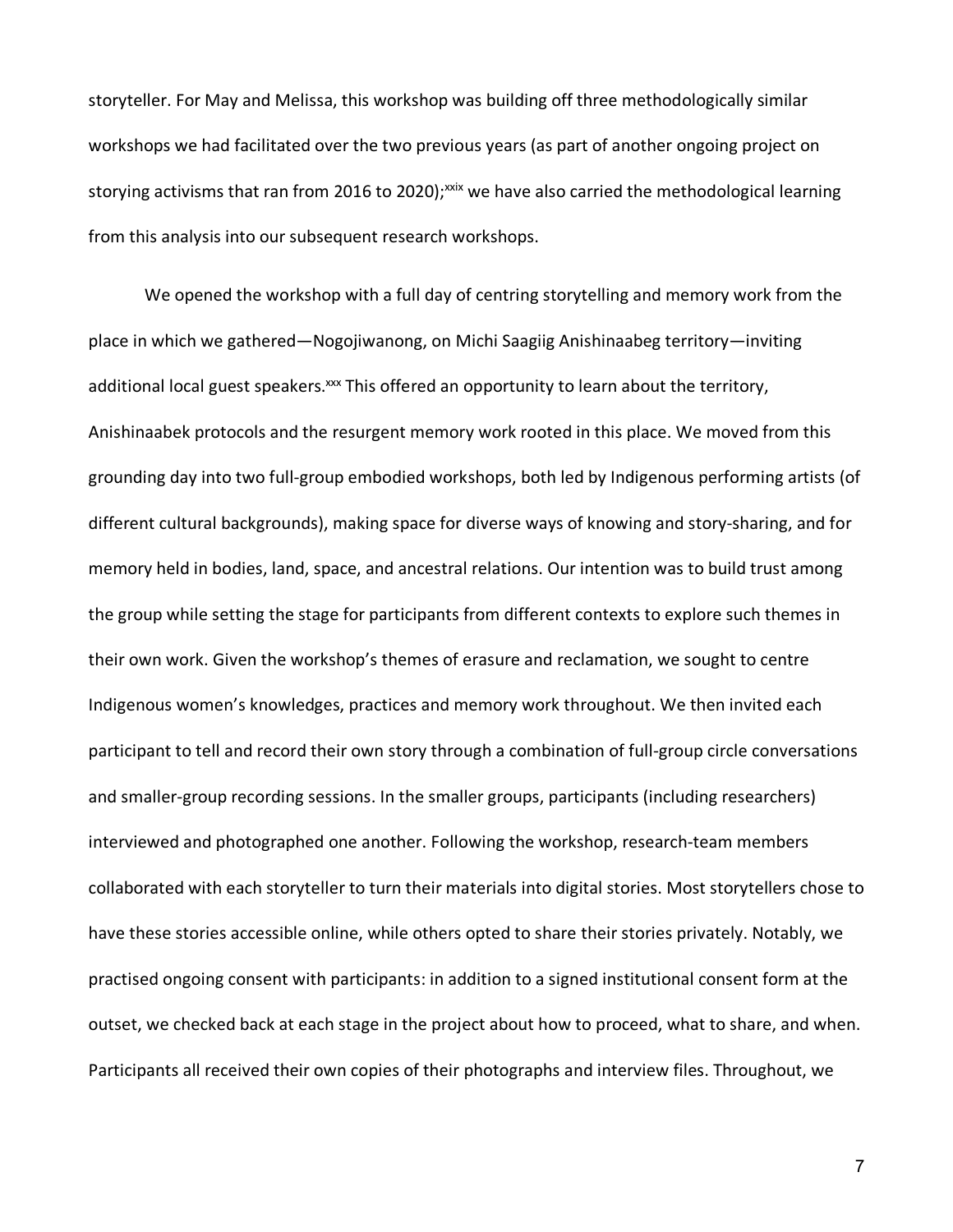took care by checking in personally with participants; we had a large facilitation team on hand, all of whom were trained in and guided to actively listen to participants and extend multiple forms of care.

As indicated, our analysis centres tensions that, despite intention and design, arose in the workshop. These tensions were rooted in violent legacies of colonial research and in colonial attitudes among certain participants. We homed in on key moments of such friction, recognising these as potentially generative;<sup>xxxi</sup> we closely revisited our research notes and recordings; and, concurrently, we read widely on ethics, consent and refusal. We then drafted a preliminary analysis and, as described in the introduction, sought out Alice's and Monique's input.

## **Key concepts: refusal and consent**

Our analysis draws together writings on relational consent<sup>xxxii</sup> and research refusal, xxxiii responding to calls for a deeper understanding of the intricacies of navigating refusals when working towards mutual consent. Before we shift to our analysis, it is worthwhile to further explore these conceptual starting points.

Relational ethics and ongoing consent are key themes in decolonial, feminist and antioppressive methodological writings.<sup>xxxiv</sup> Many scholars write about institutional ethics reviews as insufficient for fully addressing the complexities of how power operates through research, citing the ongoing violence researchers and research institutions wage upon Indigenous communities and knowledges globally.<sup>xxxv</sup> These researchers articulate relational models of ethics that attend to power dynamics surrounding representation, voice, knowledge and consent.<sup>xxxvi</sup> Many reimagine consent processes as part of upturning power, shifting from research consent as one-off permission-giving (which is often static, regulatory, linear, extractive, liability-driven and paper-based) towards a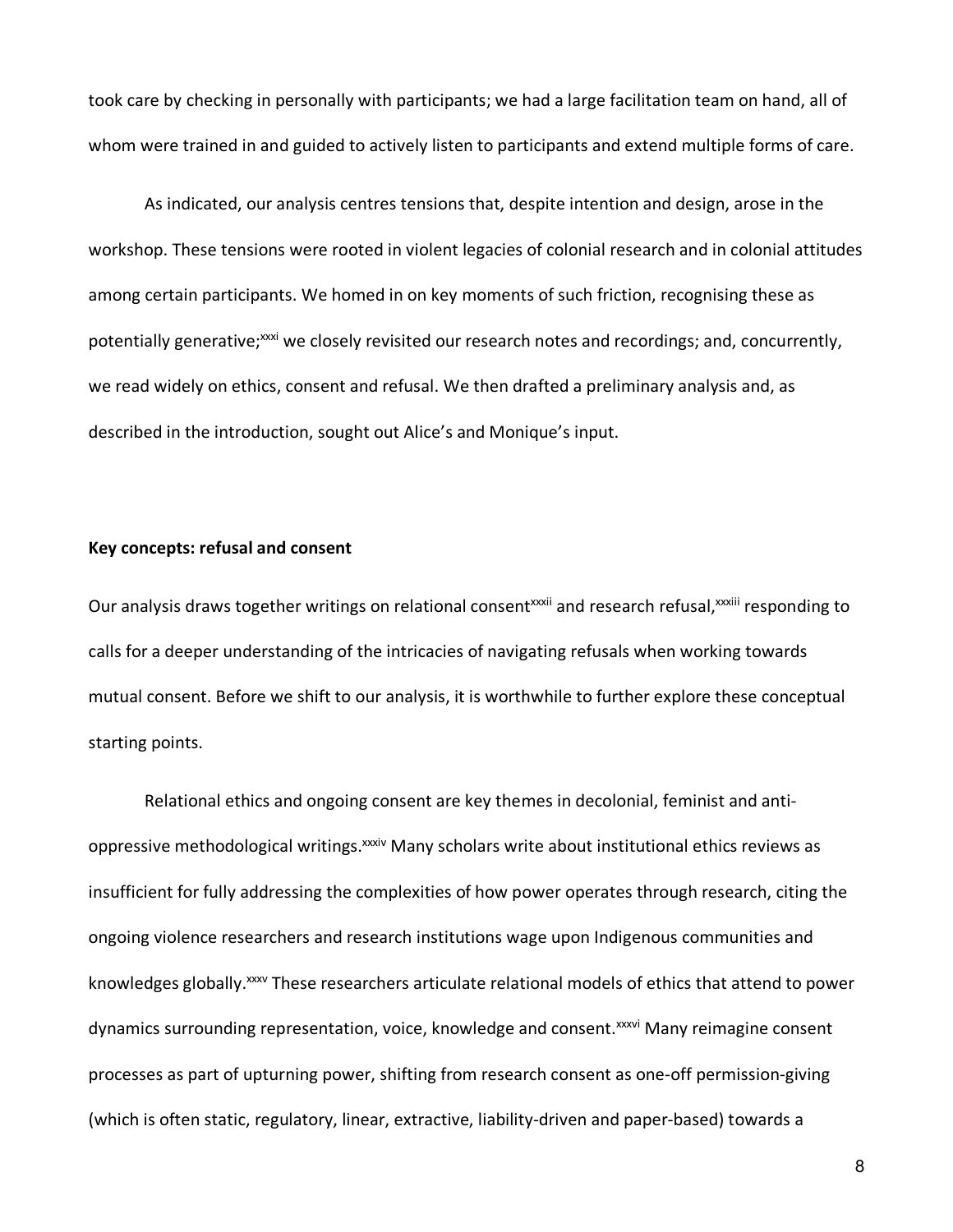process of ongoing dialogue rooted in care (which offers participants frequent opportunities to ask questions about the research, shift their forms of participation, withdraw entirely, or confirm their desire to continue).<sup>xxxvii</sup> These scholars demand that research ethics boards acknowledge the time, care and resources needed to practise such processes.<sup>xxxviii</sup> Many also argue for a shift from individual consent models (based on colonial assumptions of individual autonomy) to collective community consent (when appropriate). xxxix As Rachel Flowers suggests, relational approaches of ongoing consent seek to generate less hungry, less oppressive and less objectifying ways to work together.<sup>xl</sup> Linda Tuhiwai Smith also explains that, 'Consent indicates trust and the assumption is that the trust will not only be reciprocated, but constantly negotiated—a dynamic relationship rather than a static decision'.xli

Despite this proliferation of writing, scholarship on relational consent has rarely engaged with theorising informed and relational refusal as part of *consent* processes.<sup>xlii</sup> In a notable exception, Benjamin suggests that participant refusals not only are productive in terms of generating knowledge but also offer powerful opportunities to renegotiate relational consent. She draws on Simpson's conceptualisation of refusal as not only a 'no'—that is, not a complete withdrawal from the research or the research relationships—but a stance that forecloses some options while generating others. Xliii Tuck and Yang likewise explain that 'stances of refusal in research, are attempts to place limits on conquest and the colonization of knowledge by marking what is off limits, what is not up for grabs or discussion, what is sacred, and what can't be known'. Xliv Like Benjamin, we consider how 'informed refusal' might be part of positive consent, and how our research shifted when we became open to such consensual refusal.

Thus, we draw together scholarship on relational consent with critical writings on research refusal, drawing especially on the work of scholars who explore refusals as generative. <sup>XIV</sup> Citing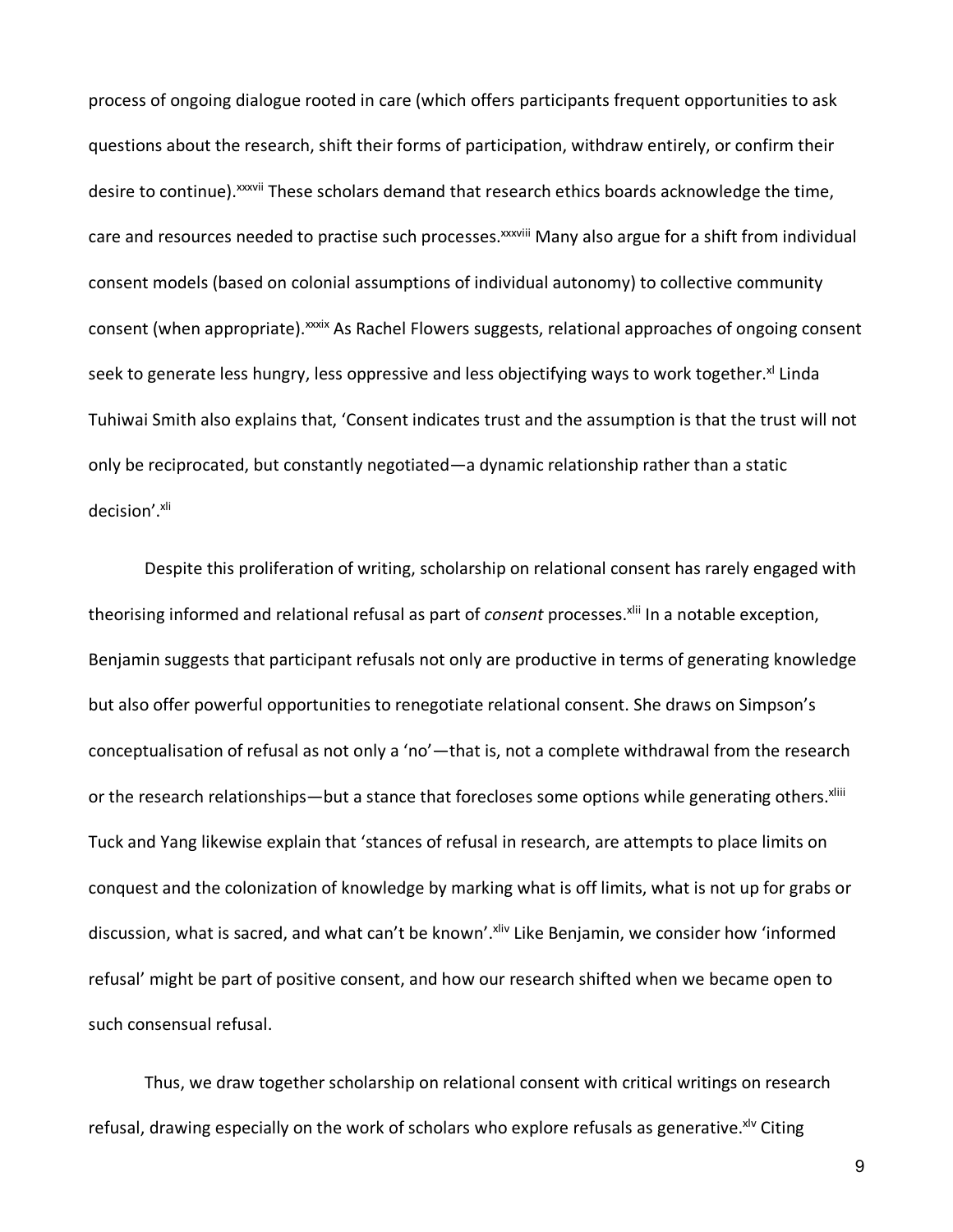Simpson, for instance, Carole McGranahan describes refusals as potentially generating knowledge and community, considering 'how refusal and disengagement structure possibilities, as well as produce subjects, histories, and politics'. XIVI Accordingly, we ask: What might Alice's and Monique's refusals have generated? What might have been generated through negotiations of refusal and consentwhat learning, relationships, knowledges, politics, subjectivities, spaces? We also explore, in line with Erica Weiss' work, whether and how their refusals might push back against existing structures (e.g. the institution of academic research or systems of colonial knowledge extraction), seeking to shift or alter them. *xlvii* Further, we consider the possibility that these refusals might illuminate entirely other options too—more closely resembling what Jill Carter, Karyn Recollet and Dylan Robinson call 'reworlding'—generating alternative ways of being, knowing and relating outside of existing structures.xlviii

We recognise that this kind of methodological analysis can easily become defensive and/or self-congratulatory. Instead, we aim to sit with discomfort, returning frequently to these guiding conceptual themes so that we might connect our learning to scholarly conversations.

## **Being refused**

We turn now to the events (and key refusals) of our workshop. After lunch on the second day, we encountered the first expression of refusal. We had just come from participating, as a full group, in an embodied workshop that asked us to delve into the relationships and places that have shaped our resistant memory work. We came together in circle to discuss the technicalities of interviewing, recording, photographing and producing digital stories, in preparation for recording our own stories in small groups.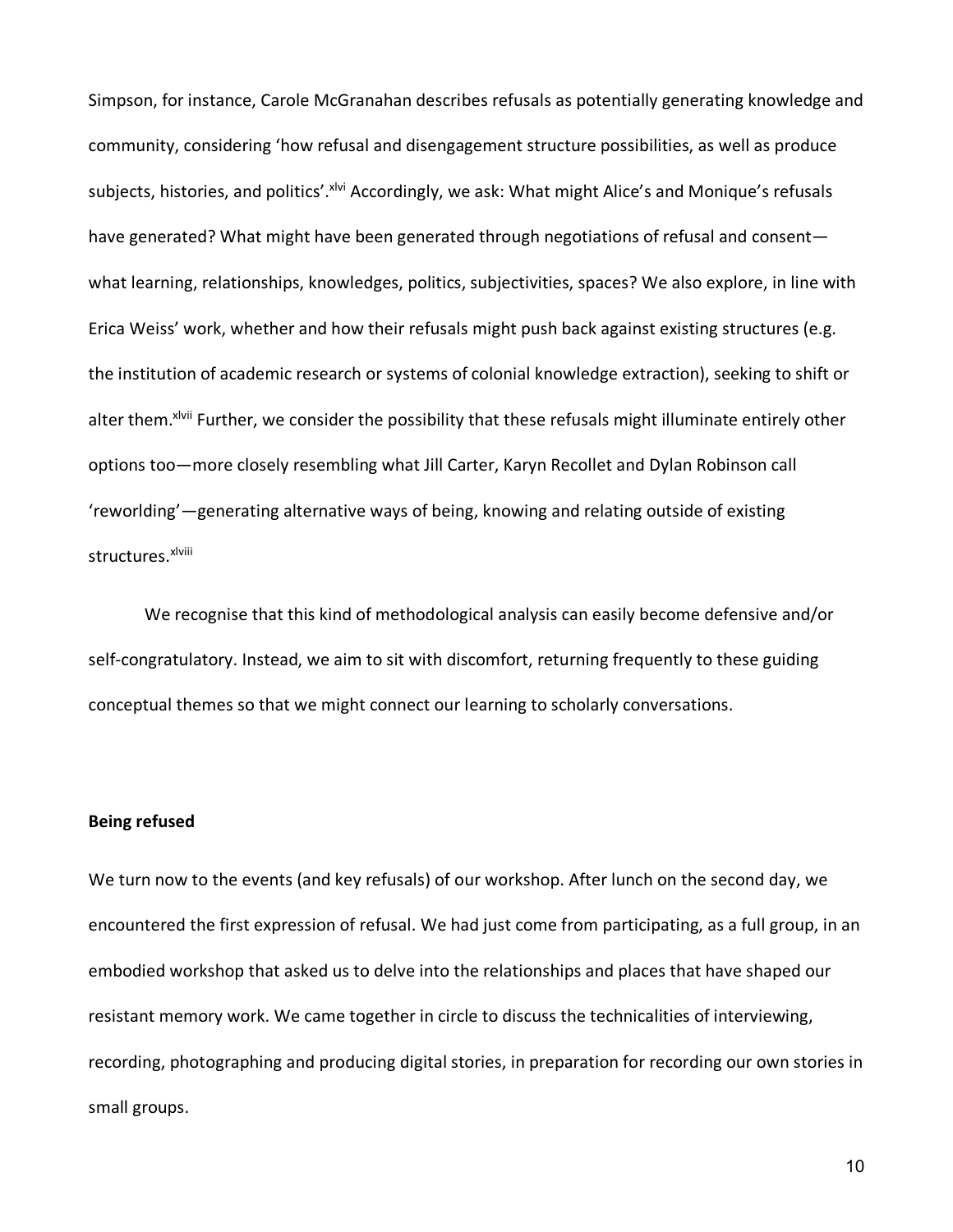As we started this session, Alice was visibly poised to share something. A few minutes in, she asked a tentative question: 'All this time, I'm wondering: what is the purpose of this? … What's in it for us? And then, what's in it for you?' She explained that she did not fully understand what we were doing together, why we had asked her to be part of the workshop and, most importantly, who was going to benefit from this.

A moment of silence followed. We knew that we had, as per our institutional ethics protocol, gone through the details of the project with all participants in advance; we had gone over these details orally with Alice, and she had signed a consent form. We also understood that it took trust for her to intervene in this way, that her question likely indicated tense feelings around the circle, and that we needed to meet her question with honesty, transparency and care. This was not a case where we, the researchers, would check in at an obvious transition point in the project to ask for ongoing consent (as we did, for instance, when turning audiovisual materials from the workshops into digital stories, and then again before sharing these stories online). This was a moment in which Alice unexpectedly stopped the research from proceeding. It became clear that this was a moment to revisit our objectives within the circle—not privately off to the side, or in formal 'consent form' language. In retrospect, we realise that it would have been useful to incorporate a collective discussion of consent at the outset of the project, given our collective knowledge-generation methods. While May offered some words in response, Alice continued to ask for clarification about the motivations, benefits and funding of this project. It was clear to us that, in a spirit of relational ethics, the workshop could not move forward until we collectively undertook a more thorough process of informed consent.

May then shared: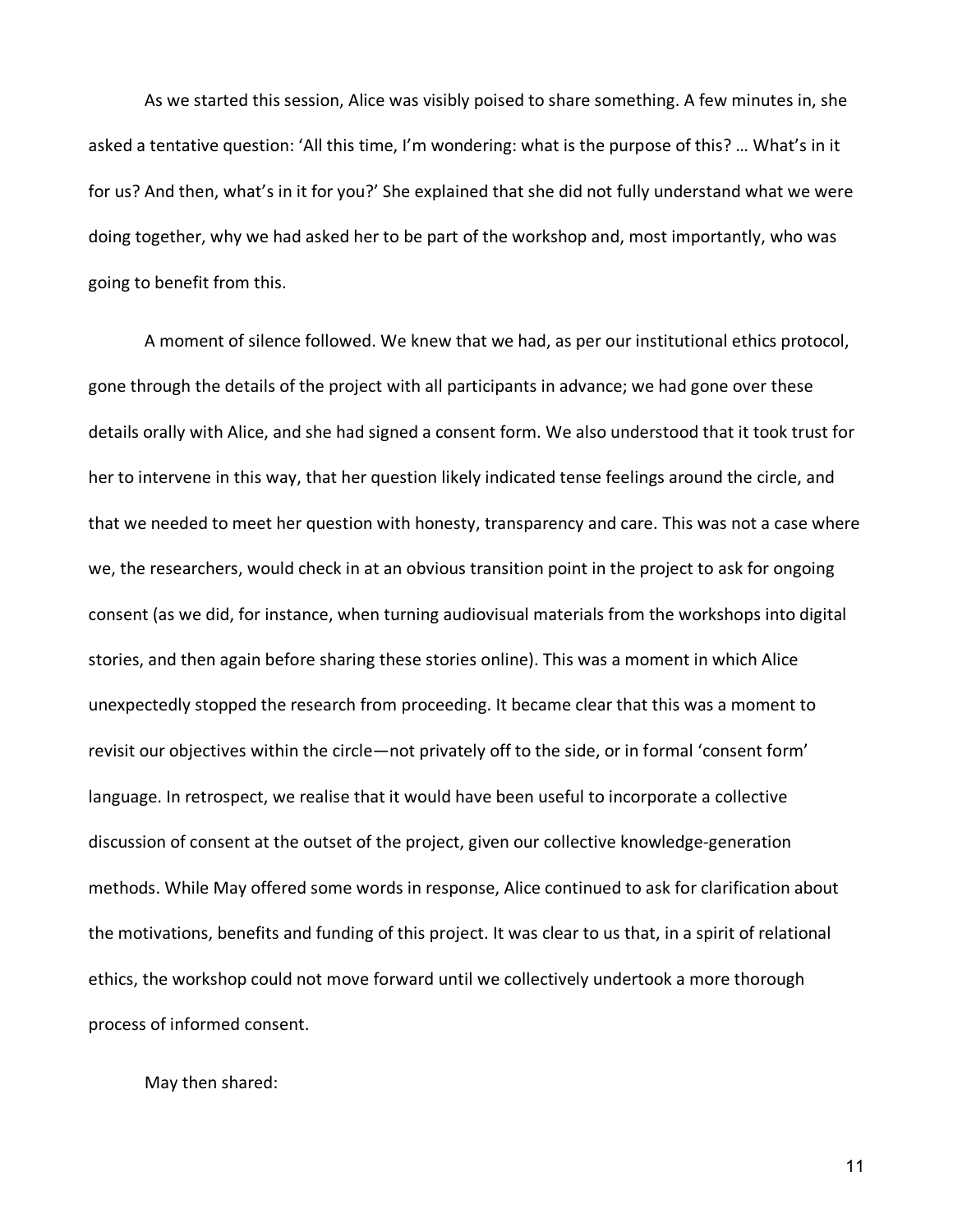This is a good reminder that consent can never be a one-off thing that we send out and sign. We need to remind each other, and come back to why we're here and what we're doing together. It's never, in any context, okay to just assume that somebody has read and understood something without talking it through in that relationship.

Alice's questioning offered an opportunity to discuss this belief and practice openly with the group, extending our practices, and generating knowledge about how to better build consenting relationships.

Initiated by Alice and Monique, the group then discussed the history of researchers exploiting and deceiving Indigenous communities, the falsity of benevolent-settler narratives, and the resulting wariness of research that purports to benefit participants. Xiix May explained her thinking behind the research design and her hopes for what might emerge from the process. For example, she hoped that participants might gain something from the relationships built through this project, from sharing and receiving within the group, and from recording their stories. Importantly, Alice replied by asking May to account directly for how this research would benefit the researchers' careers, saying, 'Do you have a vested interest in this?' She pointed out that participants were giving four days of their time, and she wondered about reciprocity. There was uncertainty as to how we should proceed in this tense moment.

As other participants engaged with Alice in this conversation, several important dynamics were revealed. First, her refusal to move into recording without openly exploring consent created a space to build and articulate certain supports and solidarities among the group. This was particularly evident among the five Indigenous women around the circle. While the other four said that they were clear about the process and its purpose, all were unwavering and vocal in their solidarity with Alice, and about the importance of taking this time together. These shows of support contrasted with the remarks of two other non-Indigenous participants, whose comments were dismissive of Alice's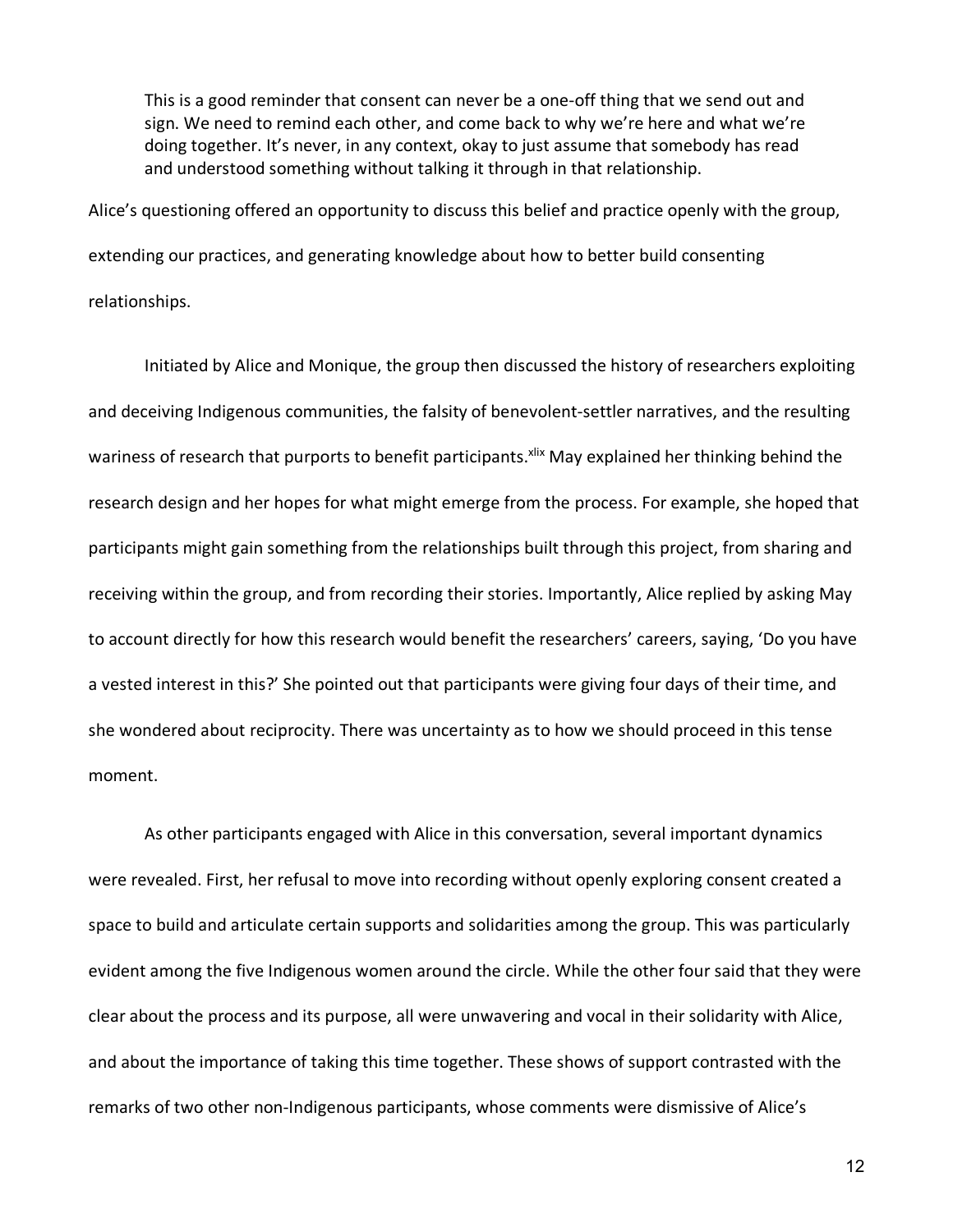intervention, implying that it was inconvenient to the project. Monique was the first and most vocal in her support of Alice, her words offering context to what was playing out: 'We come from the context of being the studied, being the Other. That's what I think…you're responding to'. When Alice agreed, Monique went on to say that, while she understood the research process, she also felt the need to revisit consent:

The historical practice of being Othered: …in traditional, conventional research, it's the researcher who then takes that information back and has the power, by virtue of their academic credentials, to interpret that. So, what I understood is that [the researchers are] trying to disrupt, interrupt, change up that power…but the revisiting of consent being an ongoing thing, the question of what's in it for us, is resonating with me this afternoon as we're sitting in discomfort… I mean we are, for all intents and purposes, the subjects of your research. What's the reciprocity?

This conversation also revealed a second dynamic around the discomfort Monique described:

part of the reason Alice's refusal was so deeply resonant with other Indigenous participants was that complex dynamics had been building within the workshop over the previous day and half. By the middle of the second day, it was clear that our decision to centre Indigenous women's knowledges and incorporate local protocols, ceremony and reclamation of memory in our methodology was extremely uncomfortable for some participants. Tensions had been mounting from our first moments together, as was evident throughout our research team's notes, and as was clearly confirmed for us in our post-workshop discussions with Monique. In other words, while Alice might have offered this intervention regardless, Monique's response was connected to colonial and racist attitudes operating within the workshop. At least one participant was making repeated comments that were received as colonial, racist and disrespectful (as well as classist and ableist).<sup>I</sup> Moreover, as facilitators, we had yet to effectively communicate with the group in a way that would stop these comments and behaviours. Monique later explained to us that, by the time of her refusal, she and others had fielded almost two days of objectifying dynamics. She had initially fully consented to share stories, ceremony and artistic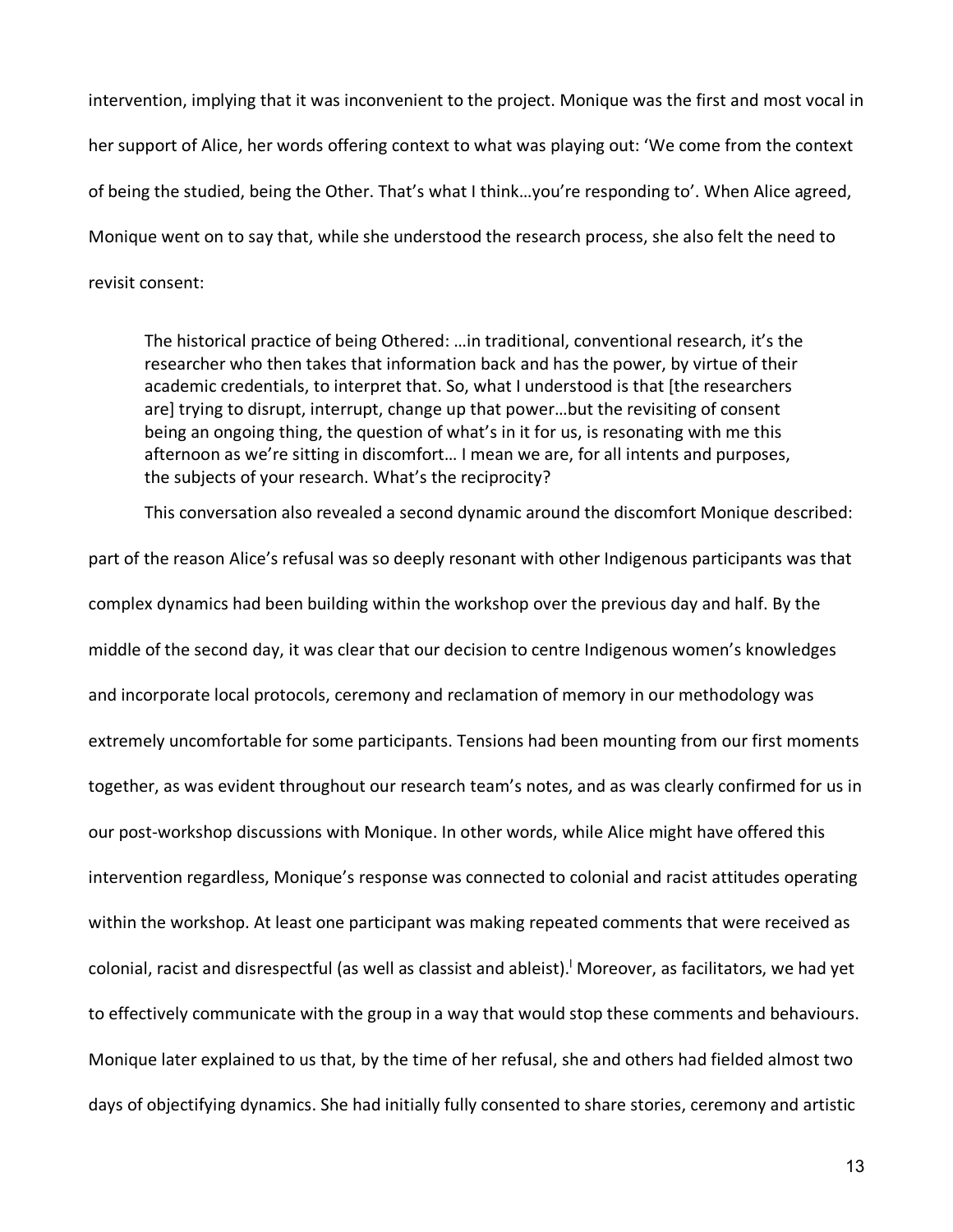memory practices with a small group of people whom she had expected to trust, but by day two she needed to 'revisit and revise [her] consent given the dynamic'.

The refusals effectively turned discomfort back on us, the researchers, inviting us into uncertainty, and asking us to account for what we were asking of participants, why we were asking for it, and who would benefit. Through this intervention, Alice and Monique also staked out their own autonomy and integrity within this process, and reminded us that their consent was contingent.

We shifted our plan and engaged this conversation slowly and carefully until Alice and the group as a collective were ready to proceed with the day. The discussion lasted just over an hour amid a highly condensed program that was already running over time. We delayed moving into our recording groups, knowing that this would alter what would be recorded. Toward the end, Alice addressed the time taken:

I'm feeling kind of, like, guilty for taking time. You know, time is so important and we make plans about time, and here I am bringing up this stuff and we should be in our little groups talking or interviewing or whatever. So, you're never given the time to talk about these things.

This opened space for participants to voice impatience with Alice's intervention or to support her. Most vocally, , Michelle Lorna Nahanee, a Squamish community organiser, experienced facilitator, and member of the research team, responded by making a connection between colonial capitalist patriarchy and the pressure on time: 'Taking this time is part of this resistance', she assured the group. The rest of the research team concurred.

By the end of the conversation, Alice expressed her readiness to move forward and reaffirmed her consent. She said that if she had understood the project the way she did now, she 'would have been [t]here a hundred times'. As we moved into our small groups, Aliceconsented to be the first one interviewed. Her relationship with Michelle grew and developed. While colonial dynamics continued,<sup>ii</sup>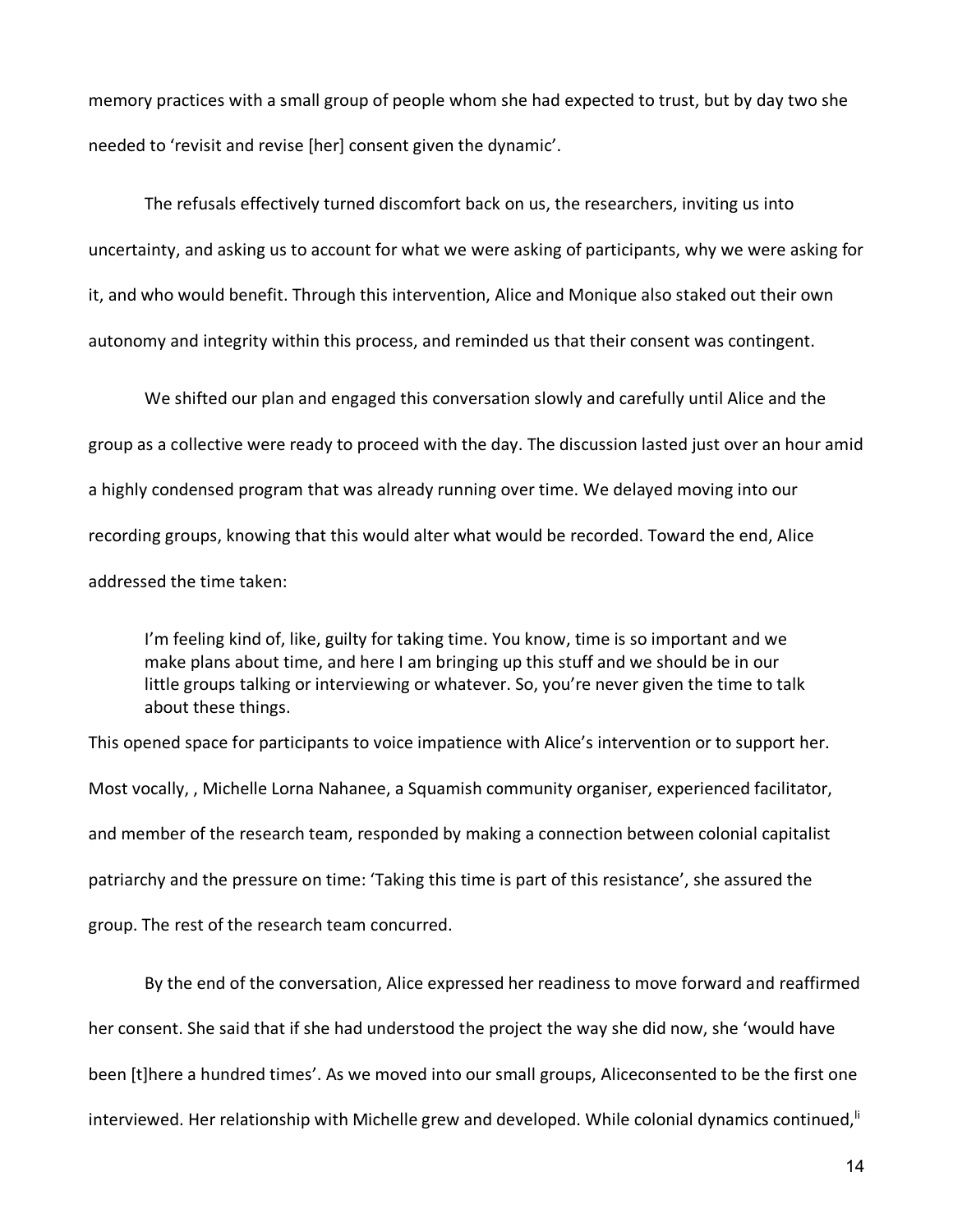most members of the group practised support and care (such as tea-making) for Alice, who showed up meaningfully and consistently for her group.

At the end of the third day, when all recording sessions were completed, we gathered once again as a full group, with each person reflecting on what they had learned during the recording process. When she received the microphone, Alice said: 'I feel like I learned a *lot*. Just for myself. Not for…*research*. Not for, maybe, papers, but just for myself. And I say *miigwech* [thank you] for that'. This statement came across as a continuation of her refusal to be objectified in any way, a refusal to let all of her knowledge become research, as well as a moment of consent, gratitude and reclamation. Hers was one of the first digital stories created following the workshop, and she consented immediately to having it online, noting that this kind of resource could save her from having to physically go into settler spaces to talk about her work (view her story here:

### https://vimeo.com/284242430).

Much was generated from Alice's courage to slow down our process and revisit her consent. We return to a discussion of what was generated in the next sections. As we listened back to the discussions, though, we recognised that the space we were facilitating was still problematic. We never effectively stopped ongoing assertions of dismissal, impatience and superiority that were present in our recordings, even as we addressed Alice's concerns.

#### [section break]

We turn now to Monique's interrelated refusal. To understand this, we need to retrace some of what happened elsewhere in the workshop, beginning immediately following that first conversation on consent and colonial research legacies, when we moved into the small recording groups.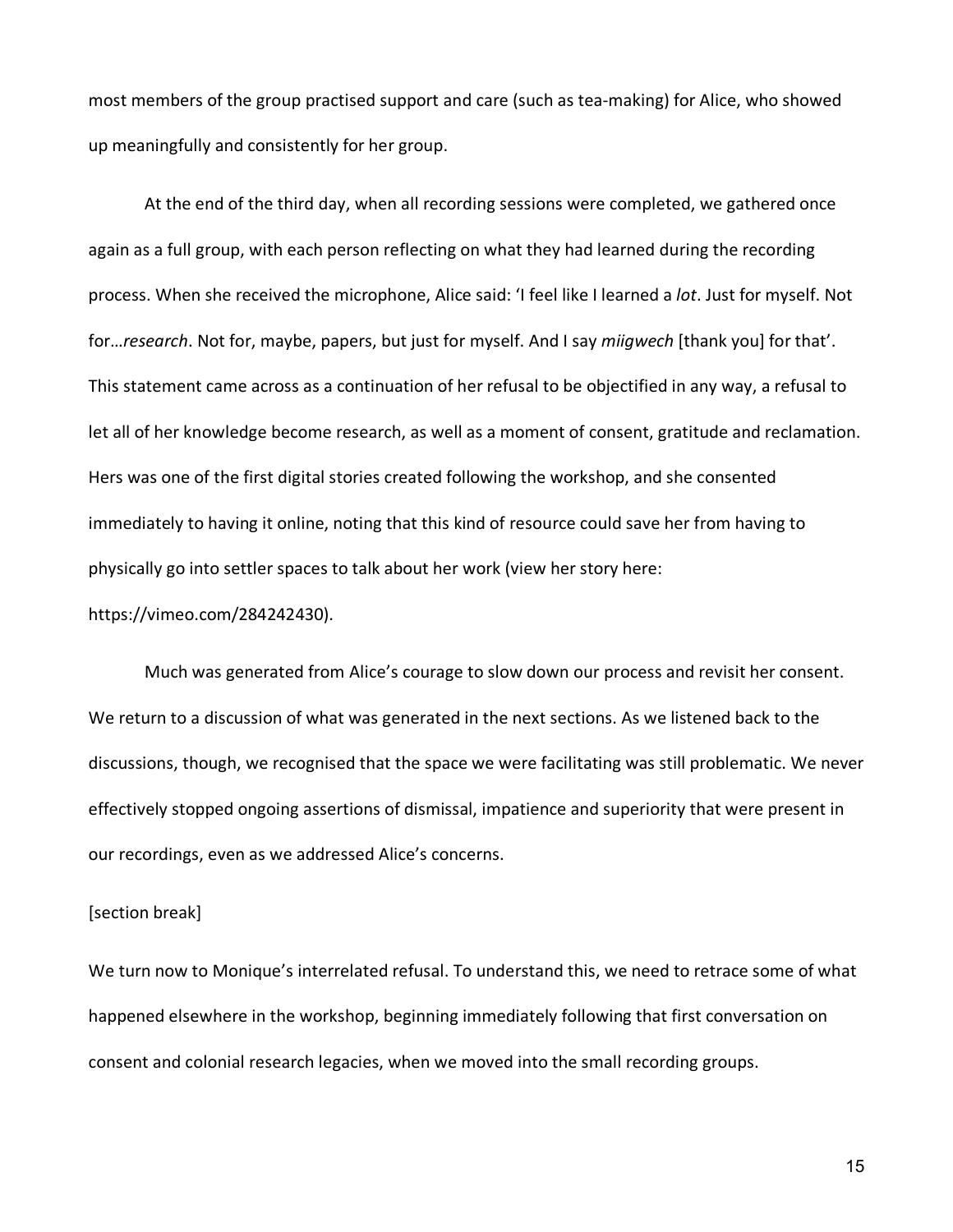May, as facilitator of Monique's recording group, led the smaller group to our recording room. Once all were together in a smaller circle, she asked how people were feeling and how we wanted to proceed. Monique responded that she felt a combination of exhaustion from ongoing colonial violence in the world, and anger at having to confront these dynamics within the workshop space. She detailed several further aggressions she had endured over the two days, including comments in bathrooms, hotel elevators and hallways. She articulated disappointment with May for not effectively shutting down this dynamic.<sup>Iii</sup> Each of the six people in the room took turns speaking about the tensions, and each listened carefully. This was a slow, uncomfortable process of airing truths and acknowledging hurt. Monique, who was scheduled to be interviewed first, was clear that she would not record anything that day, and that perhaps she would not record at all; but she chose to stay. Her refusal gave the group an opportunity to listen more deeply and speak more honestly about what was happening.

The group decided not to record at all that day; each person expressed in their own way that extracting stories in this context of discomfort was neither ethical nor in keeping with the goals of the project. None of us consented to interview or to be interviewed in that moment. We understood this to be further pushing our group behind schedule, with potential implications for what we would ultimately have time to record, but Monique created a space for our collective informed refusal—we knew that the research process needed to be interrupted. May asked: what do we need to do together to make this space better? Monique then requested a group smudge [a spiritual cleansing practice]. This off-record time required much emotional work and care, but group members felt that this was necessary for our mutual consent and relationship-building.

By the second evening, it was unclear whether Monique would come back the following day, and whether she would want to record her story as part of the project. May understood that if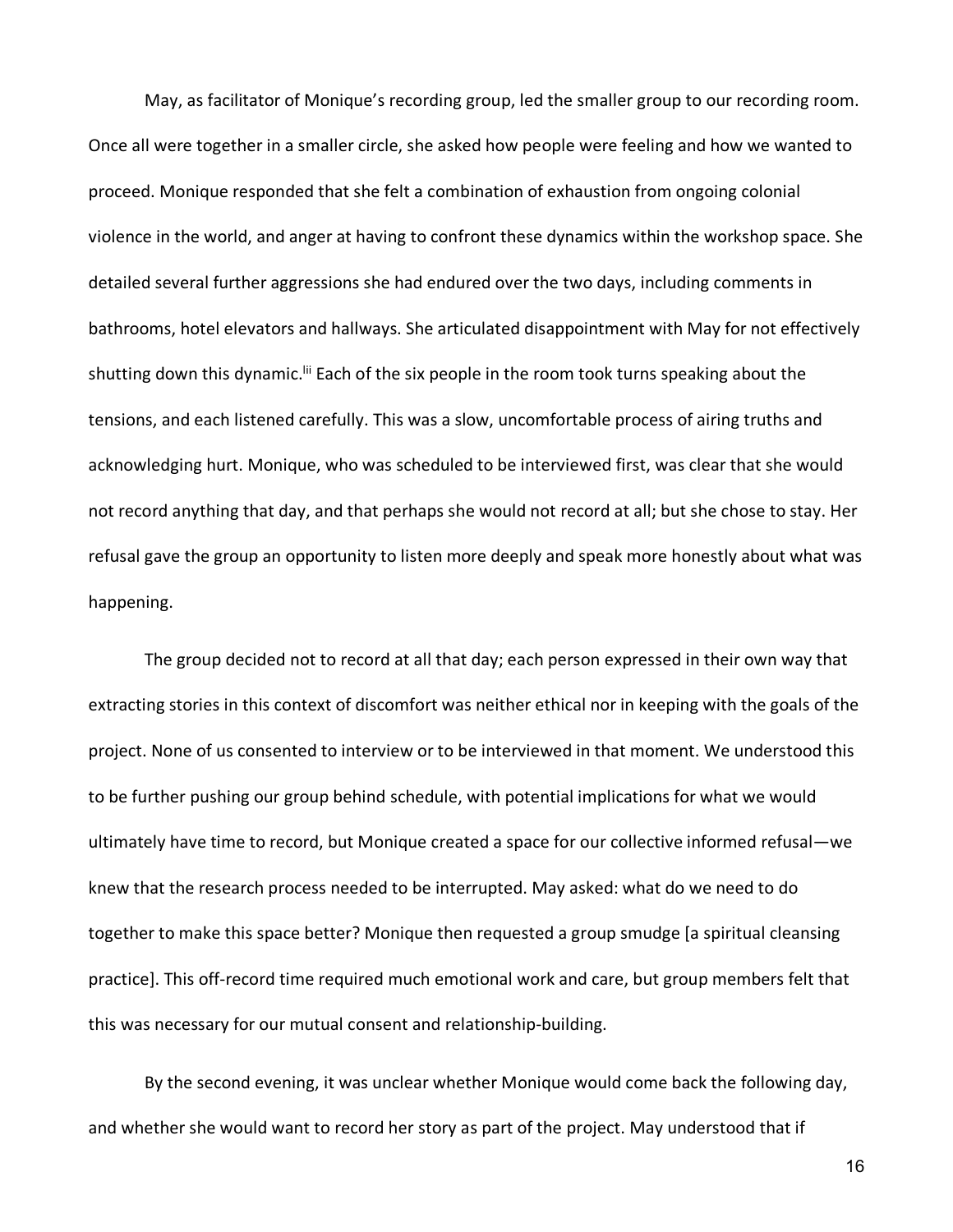Monique returned the following morning, we would need to minimise time together in the full-group circle in order to avoid further aggressions. That evening, by text message, May and Monique explored options for Monique to record her story elsewhere, or at another time, or not at all—again practising an ongoing process of consent. In the event that Monique would decide to return to the workshop, May also made plans to reconfigure the program for the next day, cutting out many of the full-group sessions and finding other ways to stay accountable to the process without subjecting Monique to further harm.

The next morning, Monique did return. As she passed through the larger group room, Jenn Cole, a mixed-ancestry Anishinaabe member of the research team who was also part of Monique's recording group, offered her a smudge as another act of solidarity and support. Upon entering the recording room, Monique told the group that her participation was contingent on not going back into the full group and not being recorded first, as per the original schedule. We then collectively chose who would interview, be interviewed, and photograph, generating a more collaborative, care-centred approach to the work (different from the other groups and the workshop design, in which roles were pre-assigned). With each interview Monique became more present in the group and engaged with the stories; she went from sitting silently off to the side during the first interview to joining the circle, offering comments and supporting other storytellers. The relationships in the room also became increasingly intense with time; the interviews, slightly awkward at first, became vulnerable, honest, intricately intertwined one to the next, and much deeper than many storytellers had anticipated, as several participants later expressed in our group debrief.

Monique's story was recorded last and was preceded by another lengthy discussion of consent; May again offered several alternatives to recording her story in that moment. Despite the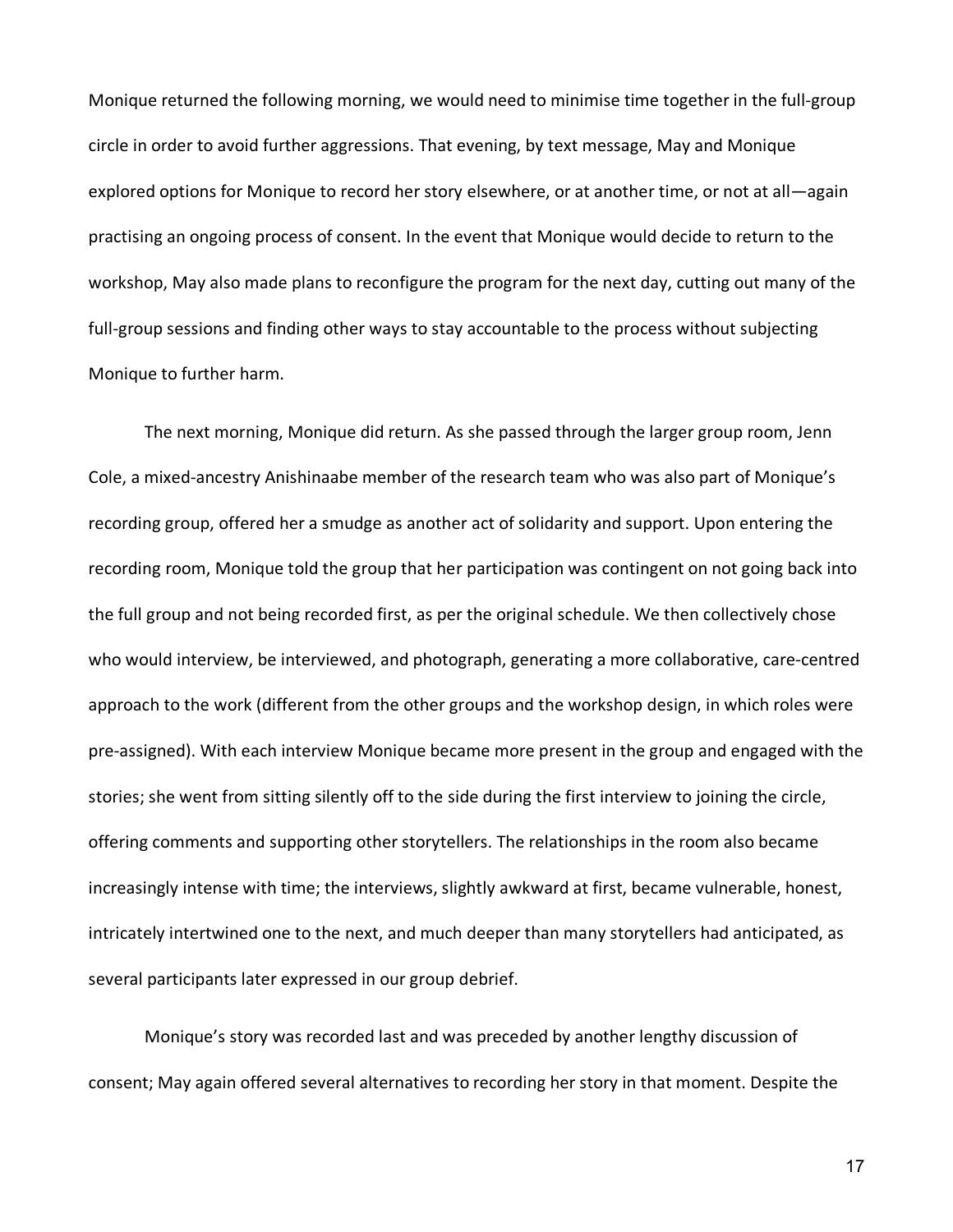ongoing tensions, Monique opted to record her story, and she did so with grace and dynamism (view her story here: https://vimeo.com/309525854).

At lunch and breaks, several group members and project facilitators provided acts of care akin to the continuous tea-making in Alice's room: bringing Monique food and keeping her company so that she would not need to venture out from the space. In that day's closing circle, in which all participants were to come back together, Jenn quietly remained back with Monique. Jenn later expressed that she felt that Monique should not be off to the side by herself while those who were causing harm were allowed to take up space in the circle.

Monique's refusal both cut off relationships (with the large group) and generated and

deepened ways of relating (in the small group). In a two-hour debrief within the small group the

following morning, Monique described the space that the group had created:

This little space has been an oasis for me in what has been a violent, chaotic confrontation… This is the only safe space that we've been able to carve out. And that's about bodies. And that's about space. And that's about land… We smudged. We claimed space. We made it ours… But I was really aware…of the boundaries of this room. It's like, here I'm all right. I have a hard time getting comfortable, how to sit and that. But also aware of the fear of the door opening and who's going to come in… What's coming in from the rest… There's an acuteness to that feeling…versus the safety: the threat, I feel that.

What became evident was a direct association between Monique's refusal and the generation of

relationships, space, and the knowledge produced. As Jenn expressed to the group in this same

debrief, there was a sense that 'tethers' had been generated among us:

I feel like we're tethering to one another in different ways. I can feel…heavy and intentional cords between us. Also, this kind of side-by-side feeling: like this kind of shoulder to shoulder to shoulder, the circle and our places in it… We've also done really hard work in this room, like the work of trying to figure out how to move forward, and we all brought ourselves, I think, to that work sincerely. Scared of it, curious about it, willing, unwilling. And there's been so much negotiation… I'm really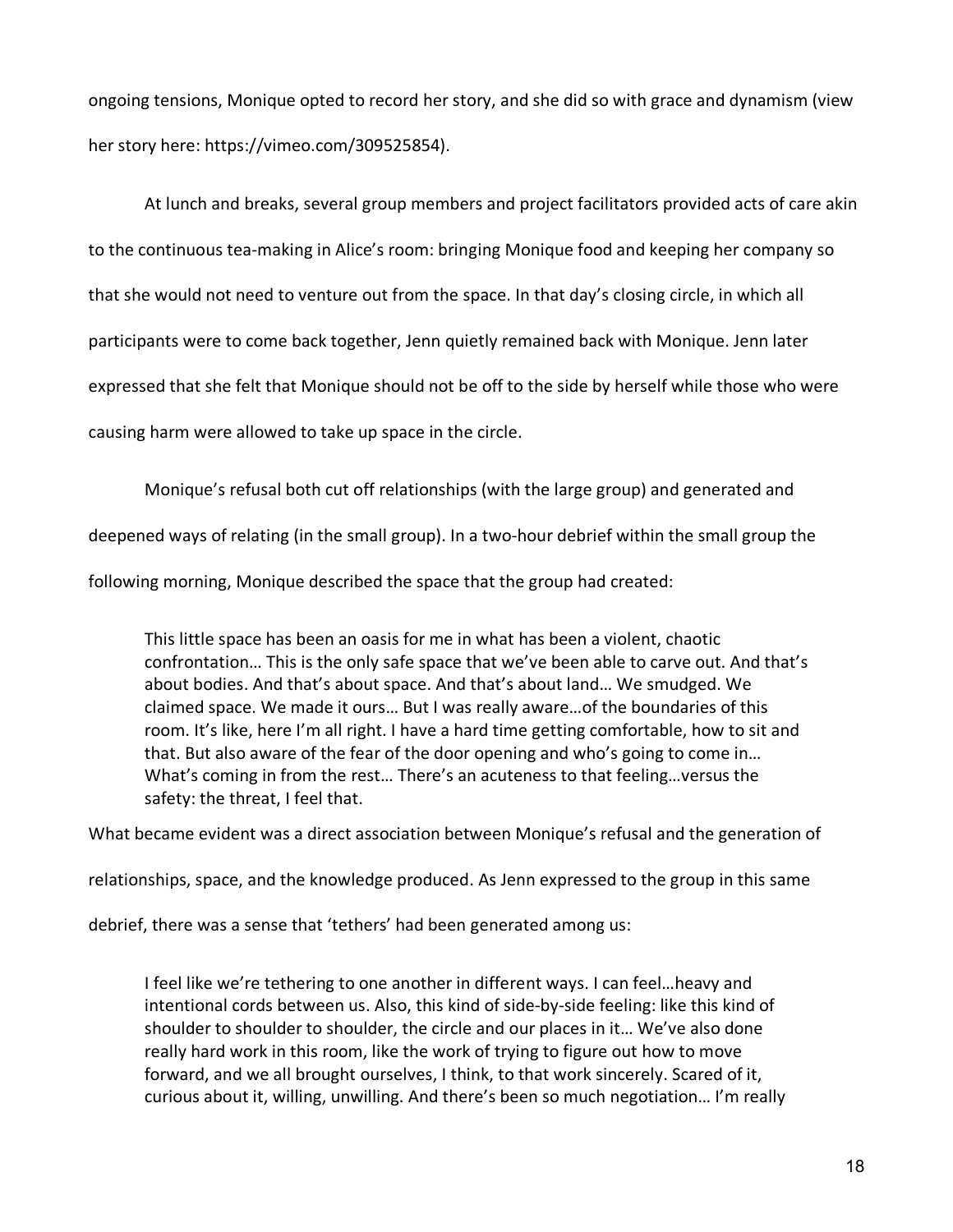glad we took the time to try to figure out how we're all feeling. That was really hard though.

These comments about the room and its relationships were framed in the context of Monique's refusal. In the intimacy fuelled by this refusal, care became necessary, and vulnerability became possible.

This intimacy and vulnerability also shaped the generation of new knowledge about participants' own stories, practices and memory work. Upon telling her story in this group, one participant, also a performing artist, reflected on how her sense of safety generated new knowledge and understanding in her telling: 'It felt really…warm, and safe. In this space I felt really supported by everyone, and that was really necessary for me. And I felt like I came to some new understanding about what I'm doing'. The group also produced knowledge around the research process, again connected to Monique's honesty. We placed importance on flexibility, slowing down, checking in about how we were feeling, and establishing consent at each point along the way. We discussed whether it might work better for an external facilitator to be available to respond to potential aggressions, and to have counselling support. We talked about when and how local protocols were, and were not, followed. We talked about the work we might have done in advance with certain participants, had we known what their views and attitudes would be. We considered whether we needed more time early on to establish why we were each there and what each person brought to the work. We considered different ways of group contracting (setting expectations around what is and is not permitted within the group, with protocols for how to respond in the event of transgressions) at the outset. The learning was immense, and we credit much of it to Monique's commitment to refusing parts of the process while staying in relationship with us. We have since carried forward many of these concrete suggestions and new knowledges into our subsequent projects.<sup>liii</sup>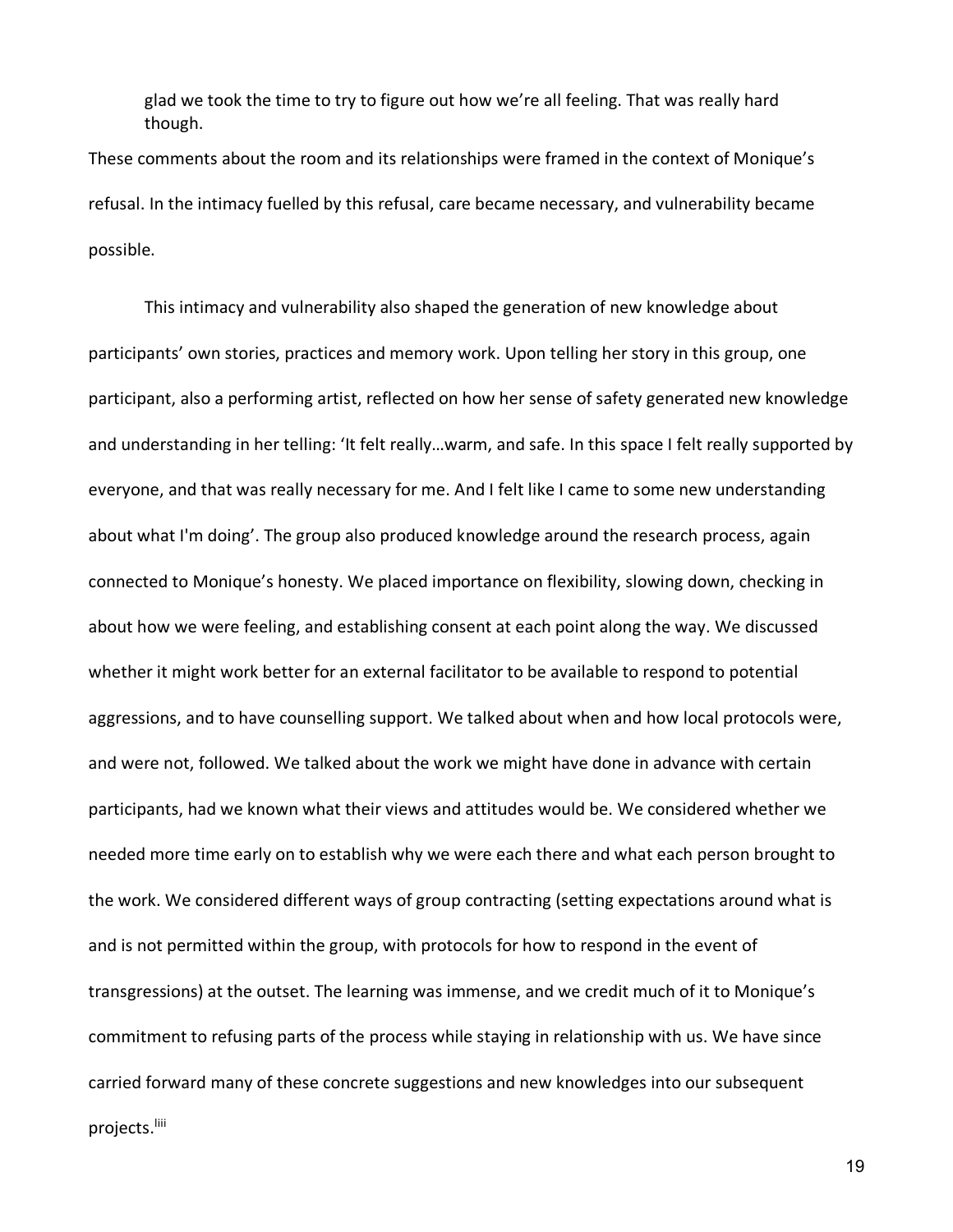At the same time, Monique reminded us that sometimes, regardless of the design of a project or the work done in advance, certain people enter spaces with attitudes or agendas that impact all who engage with them:

I don't believe that the way things were set up precipitated anti-Indigenous violence, but rather that that arrived with the people who enacted it, because it came out in that first dinner. But there needed to be protocols for stopping it.

Finally, Monique's decision not to re-enter the full group generated a productive discomfort

that rippled through the full workshop: what was generated in our smaller group had effects more

widely. May said in the debrief conversation:

My relationships in this room informed how I could and couldn't relate in other parts of the workshop. Like that tether didn't go away for me actually when I left this room. I was aware of, for instance, Monique being in this room in the times when I had to go and be in other spaces… The memory of this space was carrying over into other parts of my experience.

Other participants offered similar expressions, and it was clear that Monique's absence from the

larger group, and the tethers carried into the larger space, generated an ongoing awareness of the

tense dynamics of the workshop.

In the weeks following the workshop, May debriefed with Monique as she did with Alice, and

she opened up an invitation to remain in relationship. Eight months later, Monique consented to

sharing her digital story online. This time allowed for ongoing revisiting of what was shared, and the

context of the storytelling.

### **Discussion**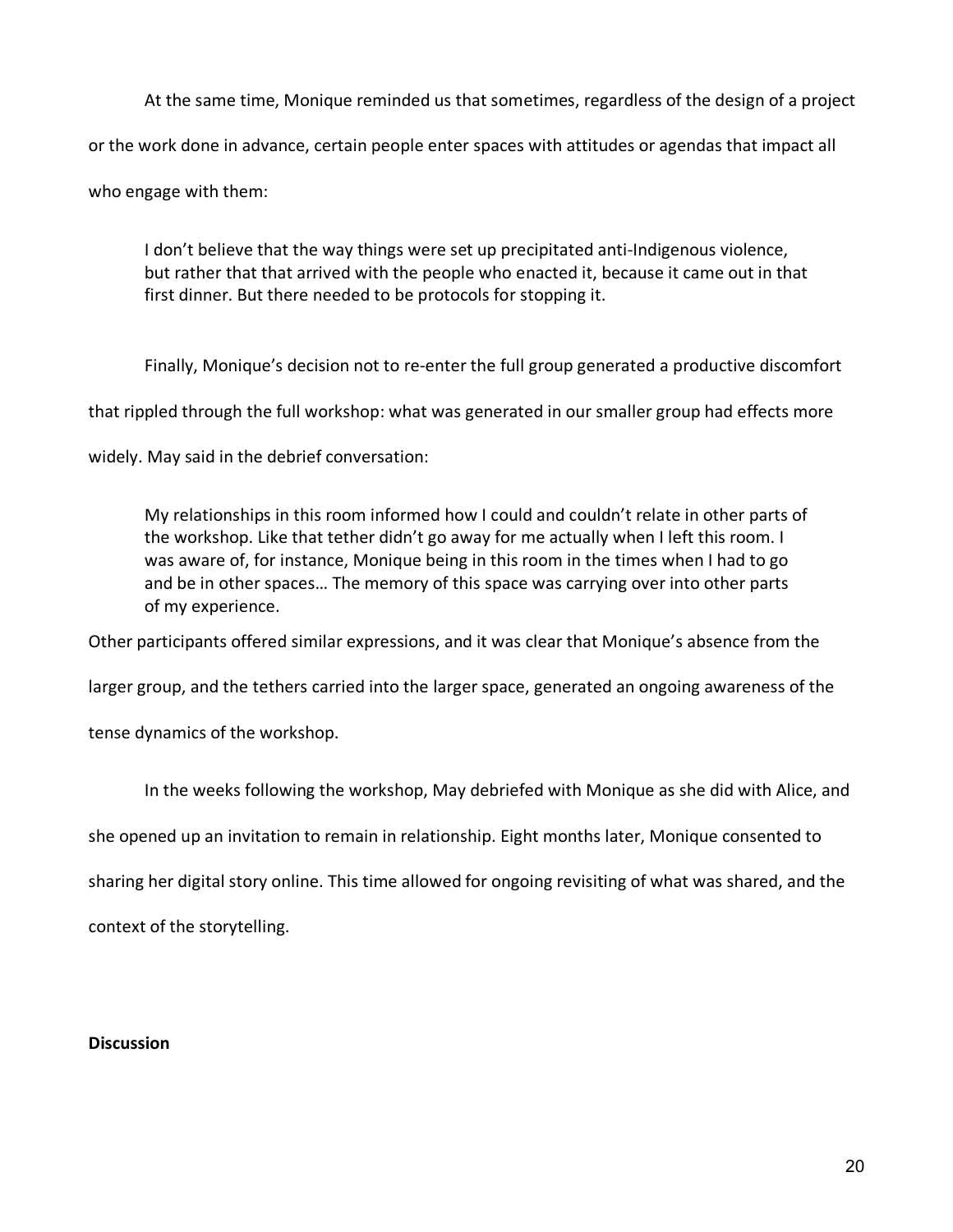We return now to the conceptual themes we introduced earlier: our questions about what it means to be refused, and how we might navigate refusal stances and consensual relationship-building as settler researchers. Throughout this project, Alice and Monique both hinged their consent to participate on what Flowers suggests was our 'willingness' to be refused, <sup>liv</sup> and to take seriously their refusals. Perhaps this language of 'willingness' makes it sound too straightforward, or as though there is some particular way of acting to ensure that research can and should proceed regardless of what is being refused and why.<sup>Iv</sup> This was not our experience. The relationships between refusal and consent were murky, uncertain and emotionally intense for many involved. This process required turning inward to examine our own fears of failure, settler guilt, inadequacy and impulses to avoid culpability.<sup>Ivi</sup> More importantly, it required moving away from wallowing in these feelings in order to take a stance—one that prioritised our care for these relationships over gaining permission to 'move forward' or continuing with 'business as usual'.<sup>Ivii</sup> Caring—through listening, making tea, exposing our weaknesses and so on—came with an understanding that who/how we are in the microcosm of this research-world matters for how we engage beyond it.

These processes required time—a precious commodity in the neoliberal university—listening, flexibility, changing, learning, humility. None of these are supported within the powerful forces of capitalism, colonialism and heteropatriarchy—forces that remain fused with the institution of the academy.<sup>Iviii</sup> Indeed, time acted as a site of friction between the quantifiable outputs and values of productivity, and the creative processes of building trust, connection, care and self-awareness, which are the foundation of practising ethical, reciprocal consent. These processes also required the willingness and courage of Alice and Monique to undertake the difficult, risky work of refusing.

Three key conceptual points are worth revisiting in this discussion, the first being the complex connections between refusal and consent. Participants' refusals nudged us to practise ongoing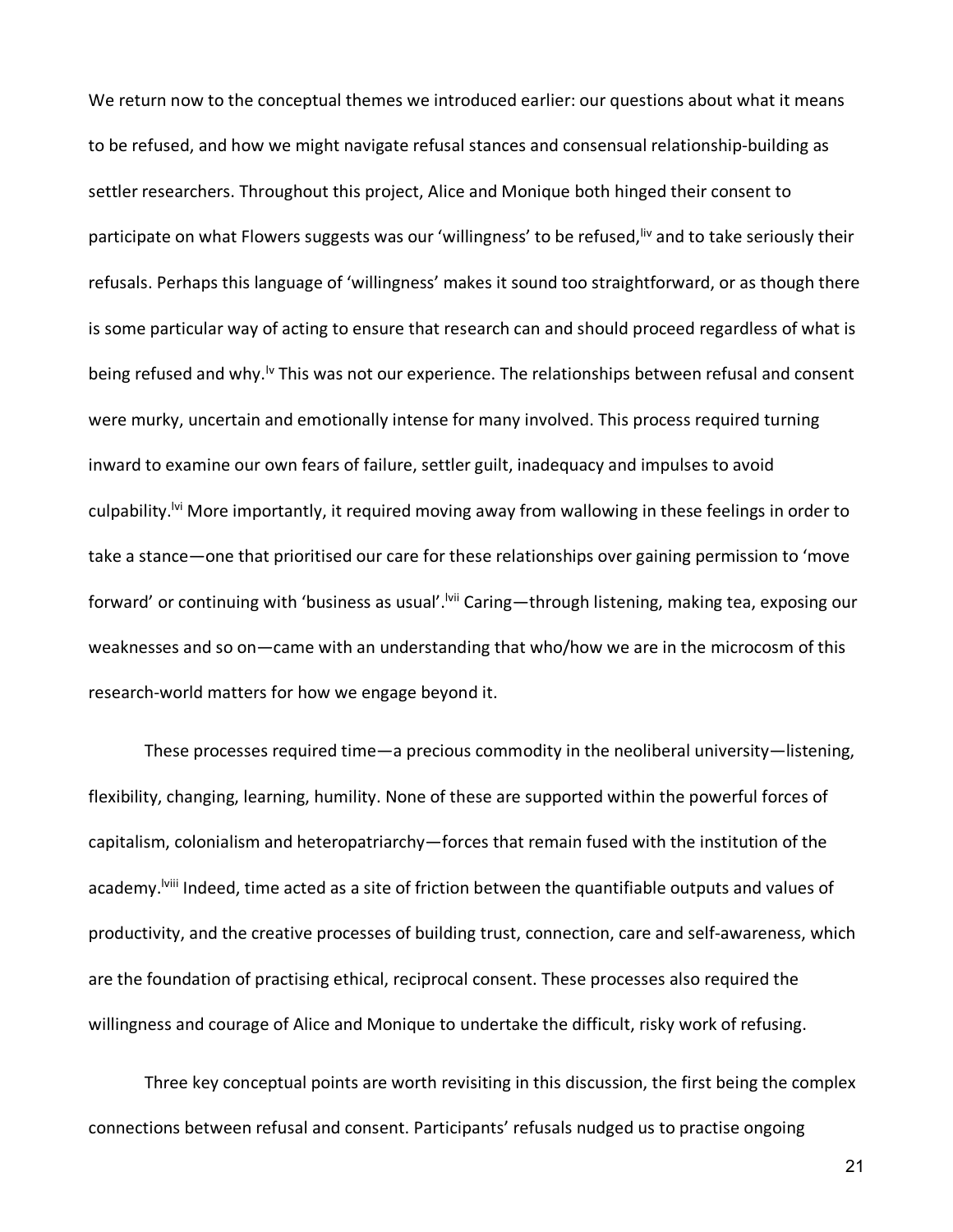consent more fully and more critically, though still imperfectly. We have come to better understand that consent cannot be meaningfully given outside of and before the proceedings of research; as researchers, we need to engage in conversations about consent in private one-on-one discussion *and* collectively in community.<sup>Iix</sup> We needed to work through consent with Alice in the full-group discussion, while for Monique, this process involved multiple discussions within the smaller recording group, by text message, and long after the workshop ended. The refusals demanded that we fully expose discomfort, uncertainty, our roles in engineering the research process, and how our work is and is not connected to violent legacies of exploitative knowledge extraction.<sup>Ix</sup> They required us to acknowledge openly to Alice our own vested interests, and to Monique that her experiences of being objectified and dismissed by certain participants were real and unacceptable. Part of this acknowledgement was taking responsibility for the dynamics that unfolded; part of it was being willing to see ourselves as settlers complicit in a system that is predicated on extracting knowledge (as well as resources and labour) from Indigenous communities;<sup>|xi</sup> and part of it was being willing to admit our own self-interest, missteps, limitations and not knowing. We recognise that such admissions do not preclude a reciprocal research process; rather, they are essential to practising reciprocity. Navigating these pathways required us to move beyond acknowledging to acting—slowing down, changing our plan, altering the workshop structure, and making space to build relationships in a good way. It required our willingness to put process ahead of product. Taking action also meant stopping the aggressions taking place, a challenge we never effectively met. The central contribution of this article is thus our unpacking of this refusal–consent dynamic—a detailed exploration of the place for expressions of refusal within consensual research relationships.

Secondly, these refusal stances were not just a clear stop or 'no' but also generative of relationships, spaces and knowledges. <sup>|xii</sup> They generated a series of tethers, among Indigenous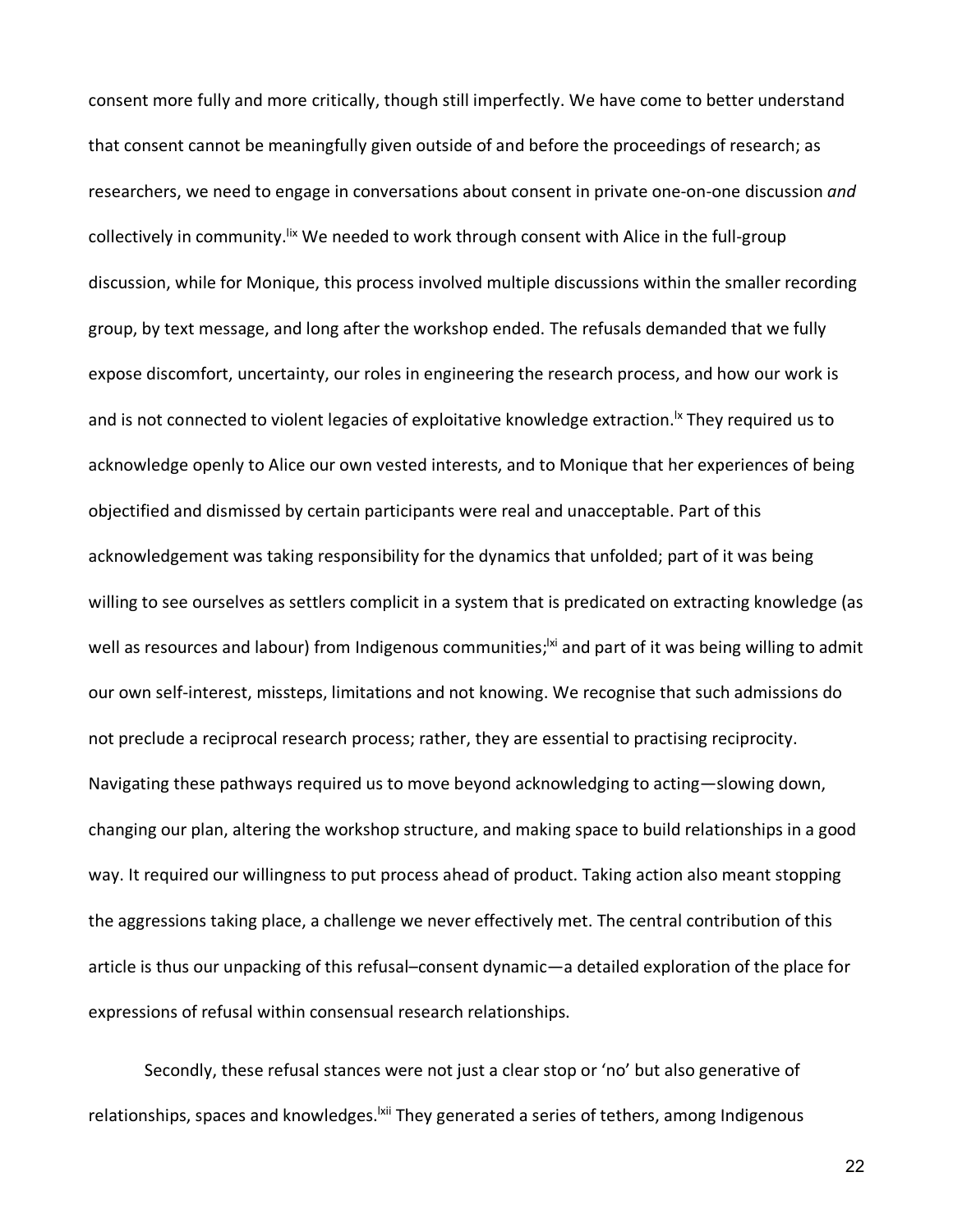participants, broadly, and among Monique's recording-group members. They made, unmade and remade certain spaces. Alice's intervention reshaped the limits of the large-circle conversations thereafter, in ways that made that space more accountable and supportive for some, while simultaneously scarier, less restrained and more divisive for others. Meanwhile, Monique's refusal to re-enter the large group helped grow a space of safety and intimacy in the recording room, in contrast to the threat of what lurked outside. Alice's and Monique's refusals and ongoing consent processes further generated tremendous knowledge about our methodology, which carried over to the subsequent project and shaped the stories produced. For instance, the two refusal stances we detail in this article significantly extended and shifted our understanding of how violent and extractive colonial dynamics imbue even critical and care-oriented methodologies, and what it means to practise ongoing consent amid such dynamics. This led to much more extensive reshaping of the research than we would have anticipated, creating slower, deeper ways of engaging with one another; reshaping our structures, processes and schedules; and challenging us to an ongoing practice of uncertainty. In subsequent workshops it also resulted in our working directly with counsellors to support us and our participants to create safer and more accountable spaces, practise explicit group consent processes, and focus our work within localised communities where there is some existing accountability among participants. In addition to these methodological insights, the refusal stances we have detailed—and the intimacies and vulnerabilities resulting from building slower, consensual relationships—shaped the stories shared by participants. This deeply reflective sharing has ultimately informed the knowledge we have co-created on memory, sovereignty and resistance within this project.<sup>Ixiii</sup>

Thirdly, and relatedly, these refusals offer insights into the relationships between refusal and change.<sup>Ixiv</sup> Did these refusals (and our working towards consent) generate change, and if so, how? Did they alter power dynamics or shift the colonial/academic gaze? Did they alter, challenge and/or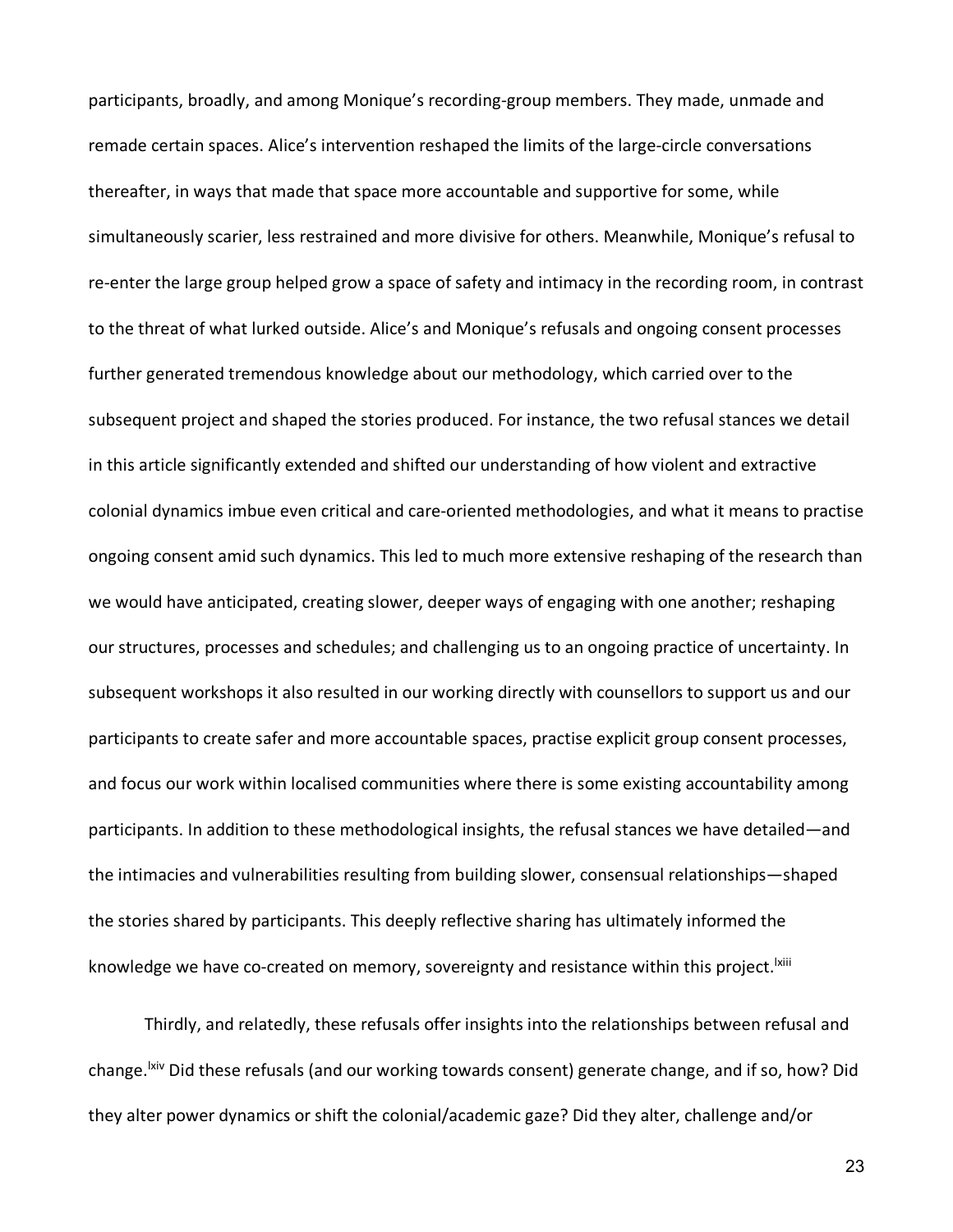create new structures? While we would not claim that any kind of capital-T transformation took place, we witnessed hints of change, noting the different ways these processes operated for Alice and Monique. For instance, Alice's refusal pushed back against the norms of academic research, especially one-off written permission-giving, requiring a slower, more consensual, relational, collective and transparent structure. She moved back into the existing program with more confidence, while continuing to refuse objectification; she refused to engage in conversations steeped in colonial dynamics, and instead worked towards building relationships, upholding her integrity and autonomy as an Anishinaabe woman. In her refusal, she seemed to both resist and reclaim the process and structure. Monique's refusal, by contrast, appeared to generate a kind of alternative structure—one that (at least for her) did not remain connected to the wider project, the program we had set out or the colonial dynamics at play. In this way, her refusal seemed to work like what Carter et al. term a 'reworlding' process. W Through her refusal to re-engage with the structure as set out, she made possible intense care, solidarity and tethering within her smaller group. This was not necessarily an easy space, nor a structure free from power dynamics, but it was at least partly sovereign from the larger project.

### **Conclusions**

While made necessary by violent legacies and ongoing colonial dynamics, Alice's and Monique's refusals (re)shaped and nuanced how this project proceeded, in what we believe were good ways. We learned from their words and actions, and this led us to amend our research process to be ever more accountable, ethical and caring.<sup>Ixvi</sup> This is significant in the era of the neoliberal university, where pressures towards productivity, output and avoiding liability often preclude flexibility, relationship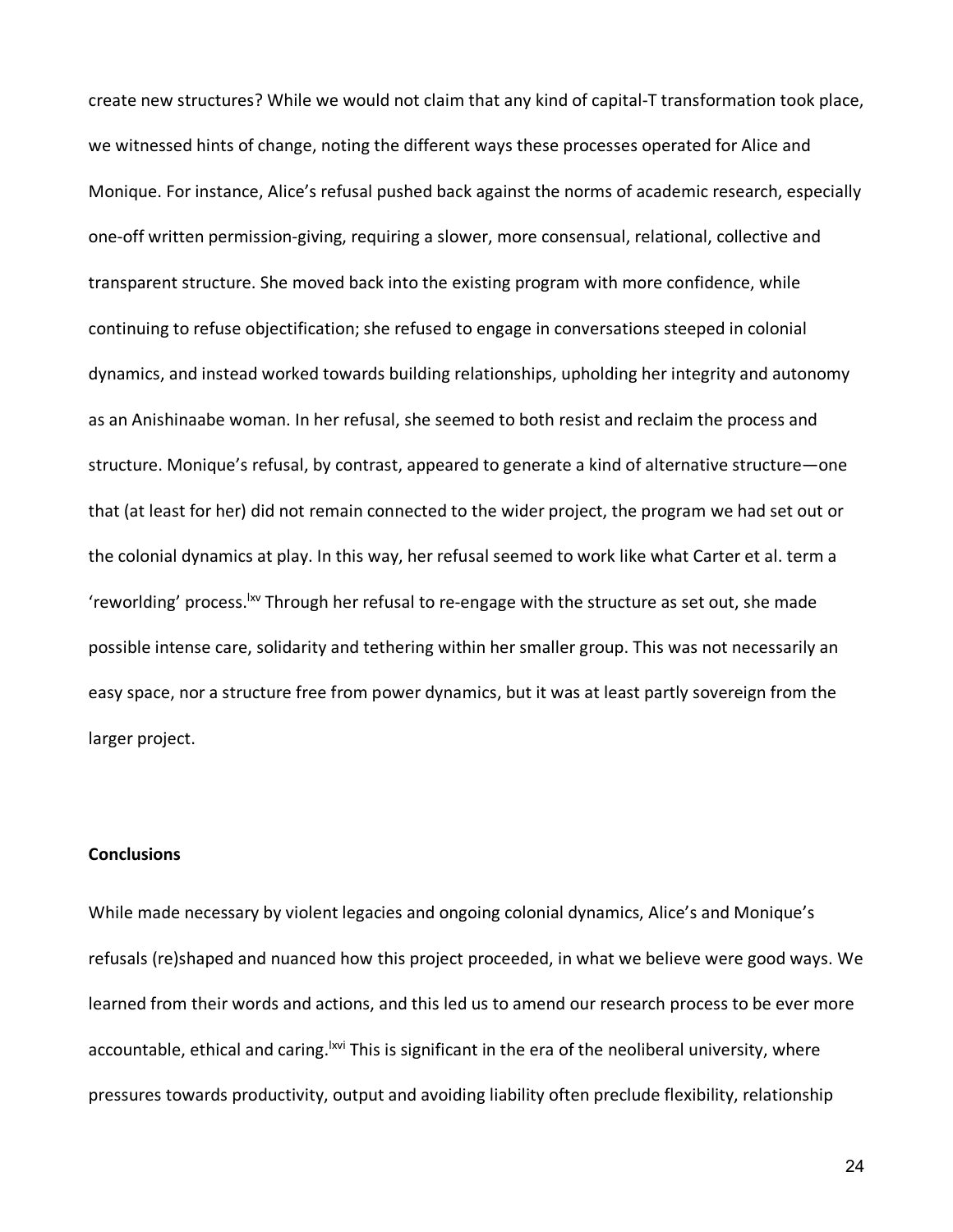and care. <sup>Ixvii</sup> We return to our belief that we were not entitled to this learning at the expense of the emotional energy of these two women. We take their relationships and their refusals as generous and courageous, supporting us (perhaps inadvertently) to become better researchers and better humans.

Our analysis highlights a need for research ethics to not simply go beyond one-off, informed permission-giving but also to engage meaningfully with refusal stances. <sup>Ixviii</sup> To do this, we need to commit to ongoing, slower consent processes. Such processes are made more ethical and generative through the uncertainty and discomfort of refusal. Given the ongoing colonial violence and knowledge extraction at play across the globe, there are clearly times when refusal means a clear 'no' or 'stop'or perhaps 'you should never have been here to begin with'. We have also come to appreciate that some refusal stances in critical research, particularly when they are enacted within ongoing relationships between research subjects and researchers, might also open possibilities for knowledge generation that ruptures power and reworlds relations.<sup>Ixix</sup>

We intend for this analysis to speak to the difficult but important work of being refused (particularly for settler researchers), without running away, disengaging, or silencing refusing voices. We have learned that those who offered refusals in our project were in fact deeply and critically engaged in the process, offering important vision and integrity in thinking about what that process could be. We believe that this matters for research and researchers—especially for those of us aspiring to engage in work that is less oppressive and more human.<sup>Ixx</sup> We believe that this discussion offers a timely lesson for settlers, and to the settler state more broadly, in terms of learning how to be refused (especially within Indigenous–non-Indigenous relationships), and then how to stop, slow down and reconsider, practising a consensual wayfinding together.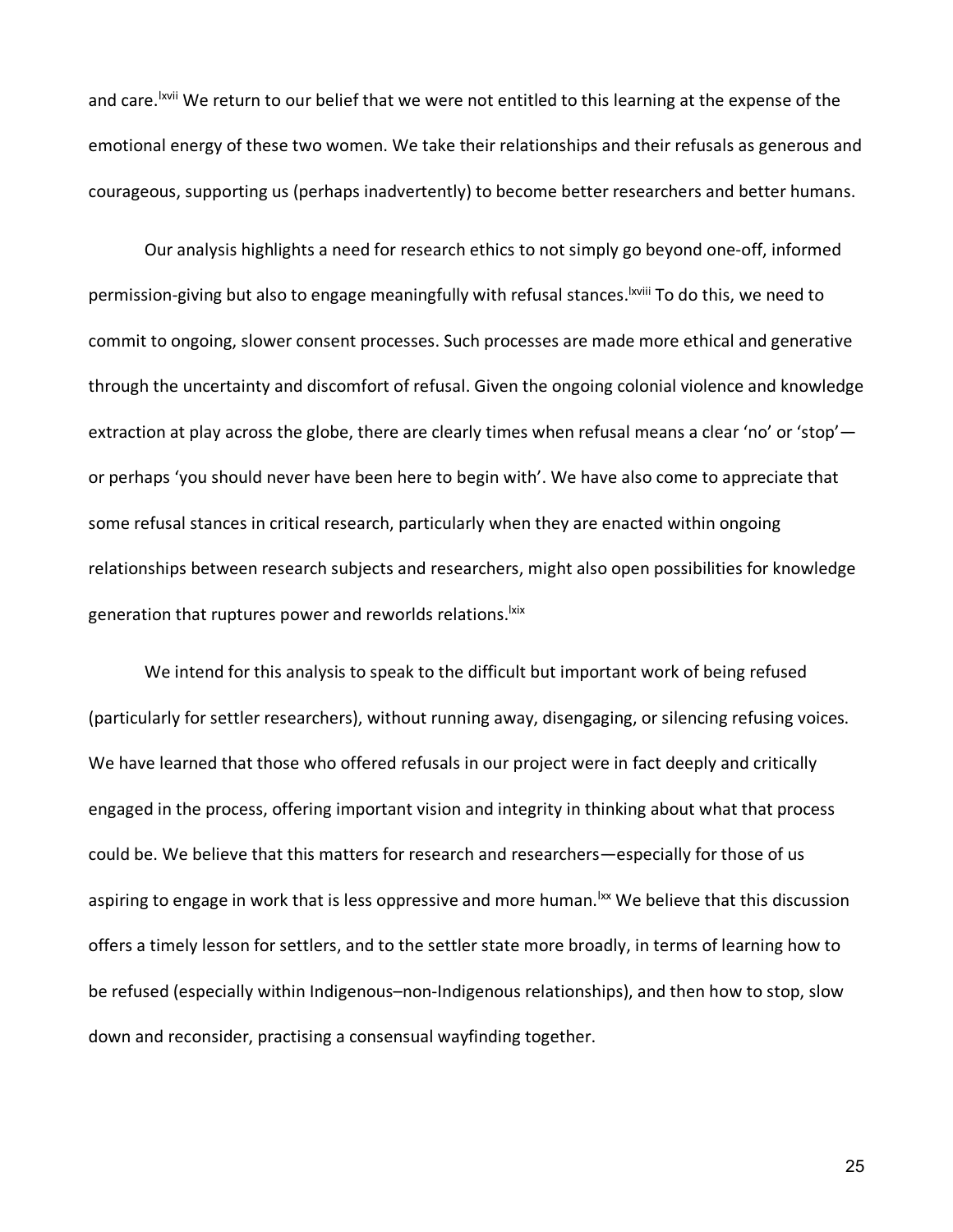<sup>i</sup> Audra Simpson, *Mohawk Interruptus: Political Life Across the Borders of Settler States*, Durham, NC: Duke University Press, 2014, pp. 95–7.

ii May Chazan writes from the position of a person of Ashkenazi Jewish ancestry, and thus someone who holds all the privileges of a white settler on Turtle Island; she is also a university professor, parent, and cisgender woman who is (currently) able bodied. Melissa Baldwin writes from the position of a younger, casually-employed, queer and gender queer person of Scottish/French/English white settler background, and as someone who is also (temporarily) able bodied. We are both engaged in ongoing questioning and learning about how our positions influence this work, these relationships and our analyses.

iii Simpson, *Mohawk Interruptus*; Ruha Benjamin, 'Informed Refusal: Toward a Justice-Based Bioethics', *Science, Technology, & Human Values*, 41(6), 2016, pp. 967–90.

iv Simpson, *Mohawk Interruptus*; Linda Tuhiwai Smith, *Decolonizing Methodologies: Research and Indigenous Peoples,* 2nd edition*,* London: Zed Books, 2012.

<sup>v</sup> Fay Fletcher, Lola Baydala, Liz Letendre, Lia Rutton, Stephanie Wornell, Sherry Letendre and Tanja Schraumm, "No Lone Person": The Ethics Consent Process as an Ethical Dilemma in Carrying Out Community-Based Participatory Research with a First Nations Community', *Pimatisiwin*, 9(2), 2011, pp. 323–48; Kakali Bhattacharya, 'Consenting to the Consent Form: What Are the Fixed and Fluid Understandings Between the Researcher and the Researched?', *Qualitative Inquiry,* 13(8), 2007, pp. 1095–115.

vi Catriona Mackenzie, Christopher McDowell and Eileen Pittaway, 'Beyond "Do No Harm": The Challenge of Constructing Ethical Relationships in Refugee Research', *Journal of Refugee Studies,* 20(2), 2007; Julie R Bull, 'Research with Aboriginal Peoples: Authentic Relationships as a Precursor to Ethical Research', *Journal of Empirical Research on Human Research Ethics,* 2010, pp. 13–22; Colleen Reid and Elaine Brief, 'Confronting Condescending Ethics: How Community-based Research Challenges Traditional Approaches to Consent, Confidentiality, and Capacity', *Journal of Academic Ethics,* 7, 2009, pp. 75–85.

vii Dorcas M Kamuya, Sally J Theobald, Vicki Marsh, Michael Parker, Wenzel P Geissler and Sassy C Molyneux, "The one who chases you away does not tell you go": Silent refusals and complex power relations in research consent processes in Coastal Kenya', *PLOS ONE,* 10(5), 2015; Rachel Flowers, 'Refusal to forgive: Indigenous women's love and rage', *Decolonization: Indigeneity, Education & Society*, 4(2), 2015, p. 34; Simpson, *Mohawk Interruptus*; Benjamin, 'Informed Refusal'.

viii Simpson, *Mohawk Interruptus*.

 $\overline{a}$ 

ix Carole McGranahan, 'Theorizing Refusal: An Introduction', *Cultural Anthropology*, 31(3), 2014, p. 321.

<sup>x</sup> Audra Simpson, 'Consent's Revenge', *Cultural Anthropology*, 31(3), 2014, pp. 326–33.

xi Simpson, 'Consent's Revenge', p. 328.

xii Benjamin, 'Informed Refusal', p. 970.

xiii According to some scholars, *decolonising* methodologies confront past and ongoing research that objectifies Indigenous peoples, recognising colonial/Western epistemological dominance in research institutions globally. They articulate and practise research with, by and for Indigenous peoples (e.g. Clare Land, *Decolonizing solidarity: Dilemmas and directions for supporters of Indigenous struggles*, London: Zed Books, 2015). We root our work in decolonial *approaches* (e.g. Fletcher et al., 'No Lone Person'), which, in our context, have more conceptual appeal, and which are widely used to refer to critiquing colonial methods, epistemologies and ethical practices, without suggesting that research alone without material return of land (particularly within still-colonial institutions) has the power to decolonise (see Eve Tuck and K Wayne Yang, 'Decolonization is not a metaphor', *Decolonization: Indigeneity, Education, & Society*, 1, 1, pp. 1–40). We take the work of decolonising to be ongoing and multifaceted, including a shift towards decolonial epistemologies and requiring a material shift in land control and power.

xiv Jill Carter, Karyn Recollet and Dylan Robinson, 'Interventions into the maw of old world hunger: Frog monsters, kinstellatory maps, and radical relationalities in a project of reworlding', in Heather Davis-Fisch (ed.), *Canadian Performance Histories and Historiographies,* Toronto, ON: Playwrights Canada Press, 2018, pp. 205–31; Susy J Zepeda, 'Queer Xicana Indígena cultural production: Remembering through oral and visual storytelling', *Decolonization:*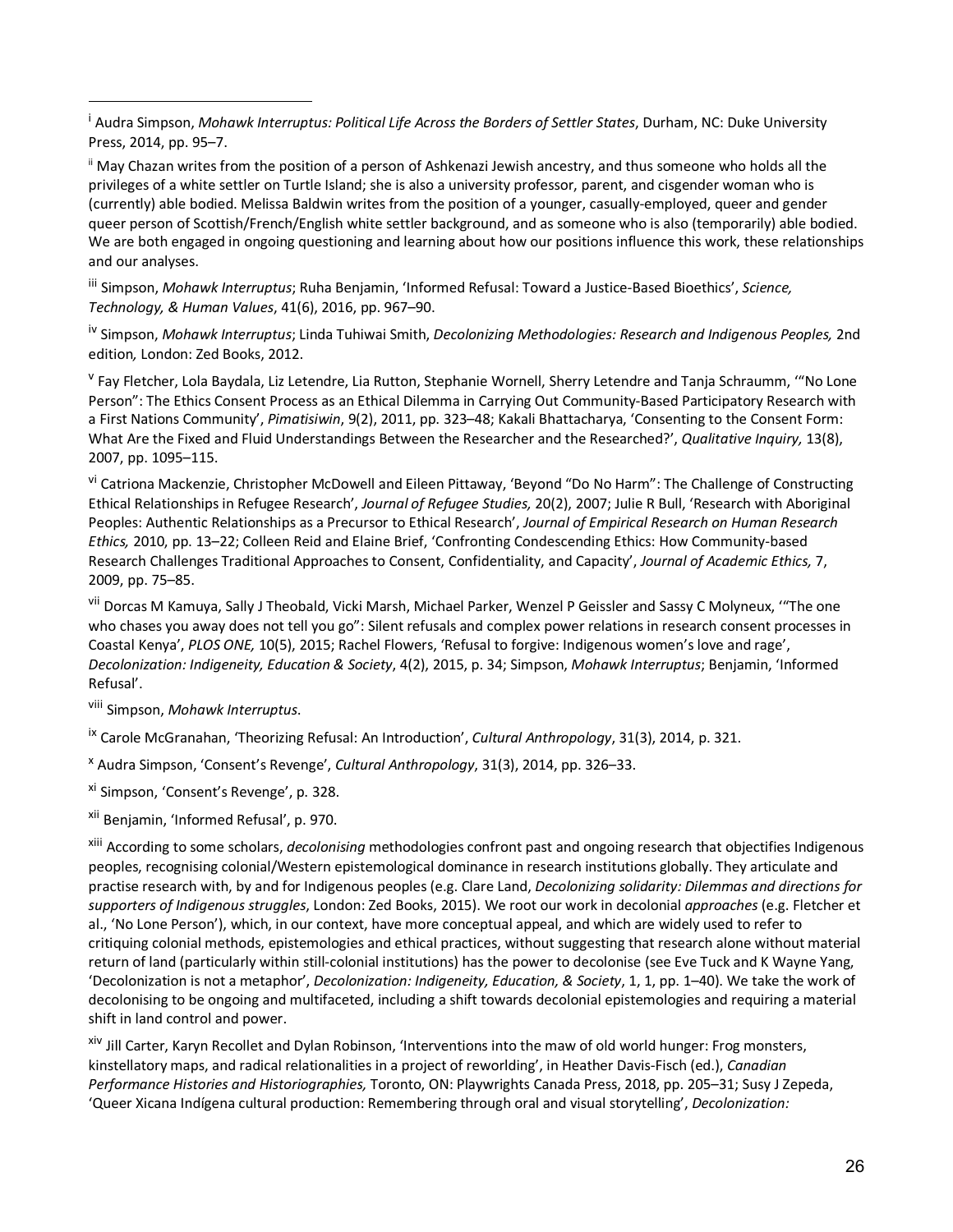*Indigeneity, Education, & Society,* 3, 2014, pp. 119–41; Carla Rice, Andrea LaMarre, Nadine Changfoot and Patty Douglas, 'Making spaces: multimedia storytelling as reflexive, creative praxis', *Qualitative Research in Psychology*, 2018.

xv Rice et al., 'Making spaces'; Yoko Akame, Debra Evans, Seth Keen, Faye McMillan, Mark McMillan and Peter West, 'Designing digital and creative scaffolds to strengthen Indigenous nations: Being Wiradjuri by practising sovereignty', *Digital Creativity,* 28(1), 2017, pp. 58–72.

xvi E.g. Eve Tuck and K. Wayne Yang, 'Unbecoming claims: Pedagogies of refusal in qualitative research', *Qualitative Inquiry* 20(6), 2014, pp. 811–18.

xvii In writing this article, we asked both storytellers some critical, though potentially uncomfortable, questions: how they feel about us (as settlers) writing this paper; whether this analysis belongs in academic journals; and whether (and which parts of) our analysis does or does not reflect their own. Both expressed feeling validated by our analysis, which did not dismiss them or their actions as 'inconvenient' or 'irrational' (see Flowers, 'Refusal to Forgive'). Monique remarked that the way we exposed how power operated within our research was 'refreshing', unexpected, and critical for accountability. Both storytellers consented to academic publication. We identify both storytellers by name, with consent, in order to credit them, and we link their knowledge directly to their recorded stories and to their work as artists. We did not coauthor with the storytellers as they had already given of themselves tremendously, and they clearly viewed their core work to be their arts practices, not writing about this experience.

xviii E.g. Tuhiwai Smith, *Decolonizing Methodologies*.

<u>.</u>

xix Eve Tuck and K. Wayne Yang, 'R-words: Refusing Research', in *Humanizing research: Decolonizing qualitative inquiry with youth and communities*, 2011, p. 230.

xx E.g. Sabra Thorner, Fran Edmonds, Maree Clarke and Paola Balla, 'Maree's backyard: Intercultural collaborations for Indigenous sovereignty in Melbourne', *Oceana* 88(3), 2018, pp. 269–91.

<sup>xxi</sup> We understand 'the Americas' as a geographical demarcation constructed through colonialism: we use this imperfect language to acknowledge that participants hailed from across Turtle Island (North America) and beyond, including from locations outside of the often singular, homogenous, US-centric conception of 'America' and indeed outside of the 'Global North.'

<sup>xxii</sup> E.g. Zepeda, 'Queer Xicana Indígena'.

xxiii E.g. Flowers, 'Refusal to Forgive'; Fletcher et al., 'No Lone Person'; Bhattacharya, 'Consenting'.

xxiv Carter et al., 'Interventions'; Zepeda, 'Queer Xicana Indígena'; Rice et al., 'Making Spaces'.

xxv E.g. Tuck and Yang, 'Unbecoming Claims'.

xxvi E.g. Thorner et al., 'Maree's Backyard'; Martin and Mirraboopa, 'Ways of Knowing'.

xxvii E.g. Mackenzie et al., 'Beyond "Do No Harm"'.

xxviii E.g. Bhattacharya, 'Consenting'.

xxix May Chazan, and Maddy Macnab, 'Doing the feminist intergenerational mic: Digital storytelling methodology as social change praxis', *FORUM: Qualitative Social Research, 19*(2), 2018.

xxx We have both lived in Nogojiwanong as uninvited guests on the territory of the Michi Saagiig Anishinaabeg since 2013, when we both came here to take up jobs at Trent University, and it is from this place that we offer the analysis in this article. Nogojiwanong in Anishinaabemowin means 'the place at the foot of the rapids.' This is the original name for the region that contains the mid-sized city of Peterborough, Canada, 150 kilometres northeast of the major urban centre of Toronto. This territory is governed by colonial treaties (Treaty 20 and the Williams Treaties), which have been repeatedly violated by settler (non-Indigenous) individuals, corporations, and governments. See: Gidigaa Migizi (Williams, Doug) (Simpson, Leanne Betasamosake, ed), *Michi Saagiig Nishnaabeg: This is our territory*. Winnipeg, MB: ARP Books, 2018; Taylor, Anne, and Melissa Dokis (dirs.), *OSHKIGMONG: A Place Where I Belong* [DVD], 2015, Curve Lake First Nation.

xxxi Anna L Tsing, *Friction: An Ethnography of Global Connection*, Princeton: Princeton University Press, 2005.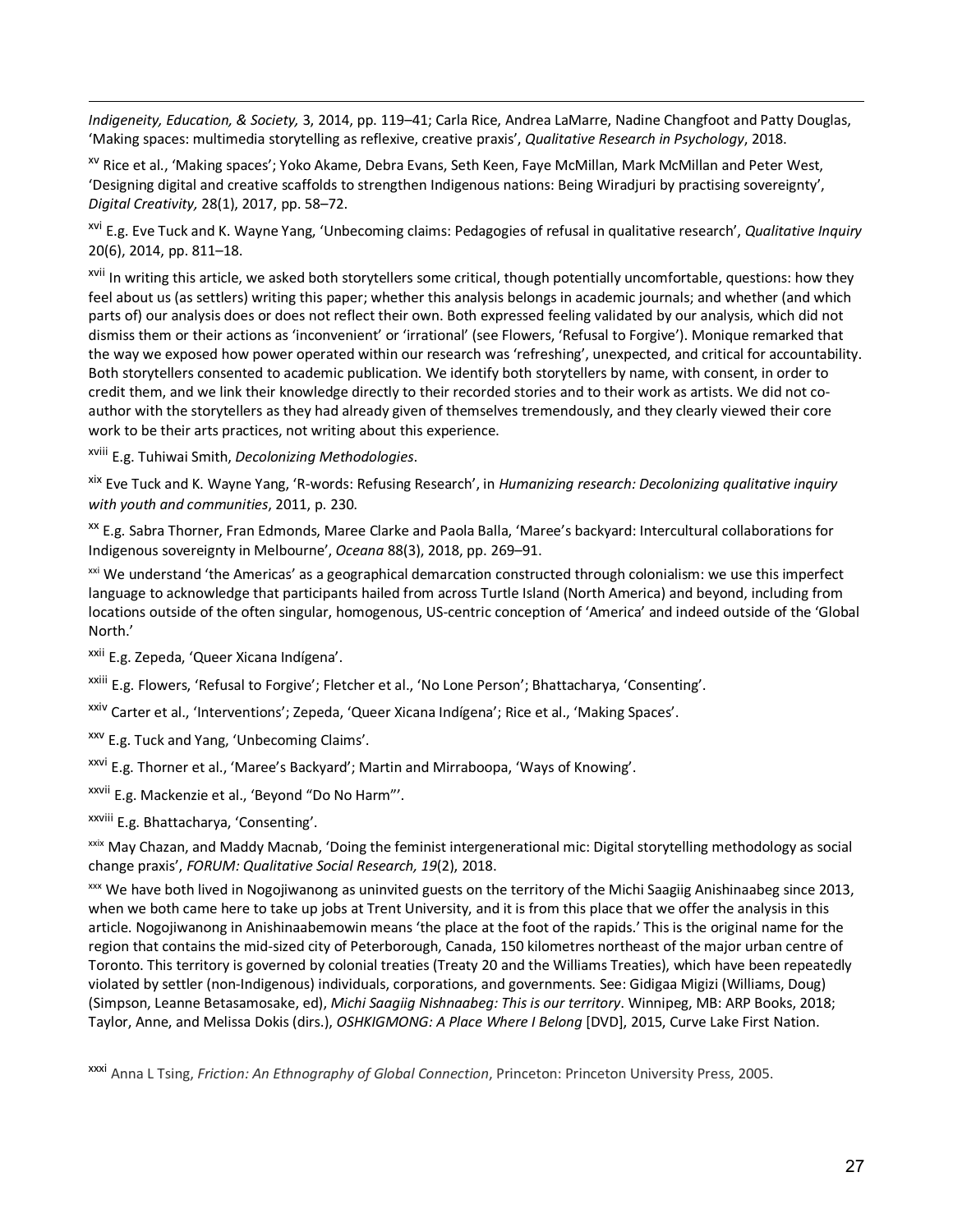xxxii Carolyn Ellis, 'Compassionate research: Interviewing and storytelling from a relational ethics of care', in Ivor Goodson, Ari Antikainen, Pat Sikes and Molly Andrews (eds), *The Routledge international handbook on narrative and life history*, London: Routledge, 2017, pp. 431–45; Bhattacharya, 'Consenting'; Mackenzie et al., 'Beyond "Do No Harm"'; Fletcher et al., 'No Lone Person'.

xxxiii E.g. Simpson, 'Ruse of Consent'; Tuck and Yang, 'Unbecoming Claims'; Benjamin, 'Informed Refusal'; Kamuya et al., 'Silent Refusals'.

xxxiv Tuhiwai Smith, *Decolonizing Methodologies*; Land, *Decolonizing Solidarity*; Karen Martin and Booran Mirraboopa, 'Ways of knowing, being and doing: A theoretical framework and methods for Indigenous and Indigenist re-search, *Journal of Australian Studies*, 27(76), 2003, pp. 203–14.

xxxv Tuhiwai Smith, *Decolonizing Methodologies*.

xxxvi Simpson, *Mohawk Interruptus*.

xxxvii Fletcher et al., 'No Lone Person'; Tuck and Yang, 'R-words'.

xxxviii Fletcher et al., 'No Lone Person'.

 $x$ <sup>xxxix</sup> Ibid., p. 326.

<u>.</u>

<sup>xl</sup> Flowers, 'Refusal to Forgive'.

xli Tuhiwai Smith, *Decolonizing Methodologies,* p. 136.

xlii Benjamin, 'Informed Refusal'; Kamuya et al. 'Silent Refusals'.

xliii Simpson, 'On Ethnographic Refusal'.

xliv See Tuck and Yang, 'R-words', p. 225; Simpson, 'On Ethnographic Refusal'. Unlike these scholars, we do not focus on our own refusals. Rather, we explore the content and context of participants' refusals of us and our process, our imperfect attempts to embrace these refusals, our mutual work to remain in relationship, and our processes of making consensual pathways together. We position this analysis, in part, as a response to Flowers, who asserts: 'As Indigenous peoples increasingly take up the politics of refusal…the settler too must demonstrate a willingness to be refused' (Flowers, 'Refusal to Forgive').

xlv McGranahan, 'Theorizing Refusal'; Simpson, *Consent's Revenge.*

xlvi McGranahan, 'Theorizing Refusal', p. 321.

xlvii E.g. Erica Weiss, 'Refusal as act, refusal as abstention', *Cultural Anthropology,* 31(3), 2014, pp. 351–58.

xlviii Carter et. al, 'Interventions'; Martin and Mirraboopa, 'Ways of Knowing'.

xlix E.g. Reid and Brief, 'Confronting Condescending Ethics'.

 $^{\text{I}}$  Reviewing recordings of group discussions and researchers' field notes, we can trace the continuous probing of Indigenous participants and researchers by a few participants. These repeated remarks, while perhaps not intending to cause harm, had the effect of undermining the legitimacy of Indigenous nationhood and sovereignty, ignoring connections between Indigenous resurgence and memory practices, dismissing lived colonial experiences, and attempting to erase ongoing colonial dynamics across 'the Americas'. Researchers also noted that the comments and body language of at least one participant felt disrespectful of local territorial protocols and ceremonial practices.

li In later discussions, Alice said that she did not remember the colonial dynamics continuing into the recording rooms. However, recordings from this room turned up numerous instances where Alice was subjected to what we consider inappropriate or denigrating probing about her beliefs and practices.

lii May, Melissa, and others on the research team attempted to shift the colonial dynamic within the workshop but were ultimately unable to, in part because of widely different perspectives among the research team about what was taking place and the best way to respond. The details of these dynamics are beyond the scope of this paper.

liii For example, we incorporated the following methodological shifts into subsequent workshops: (1) having a counsellor on hand for active listening, identifying microaggressions and potential for harm; (2) making time for accountability